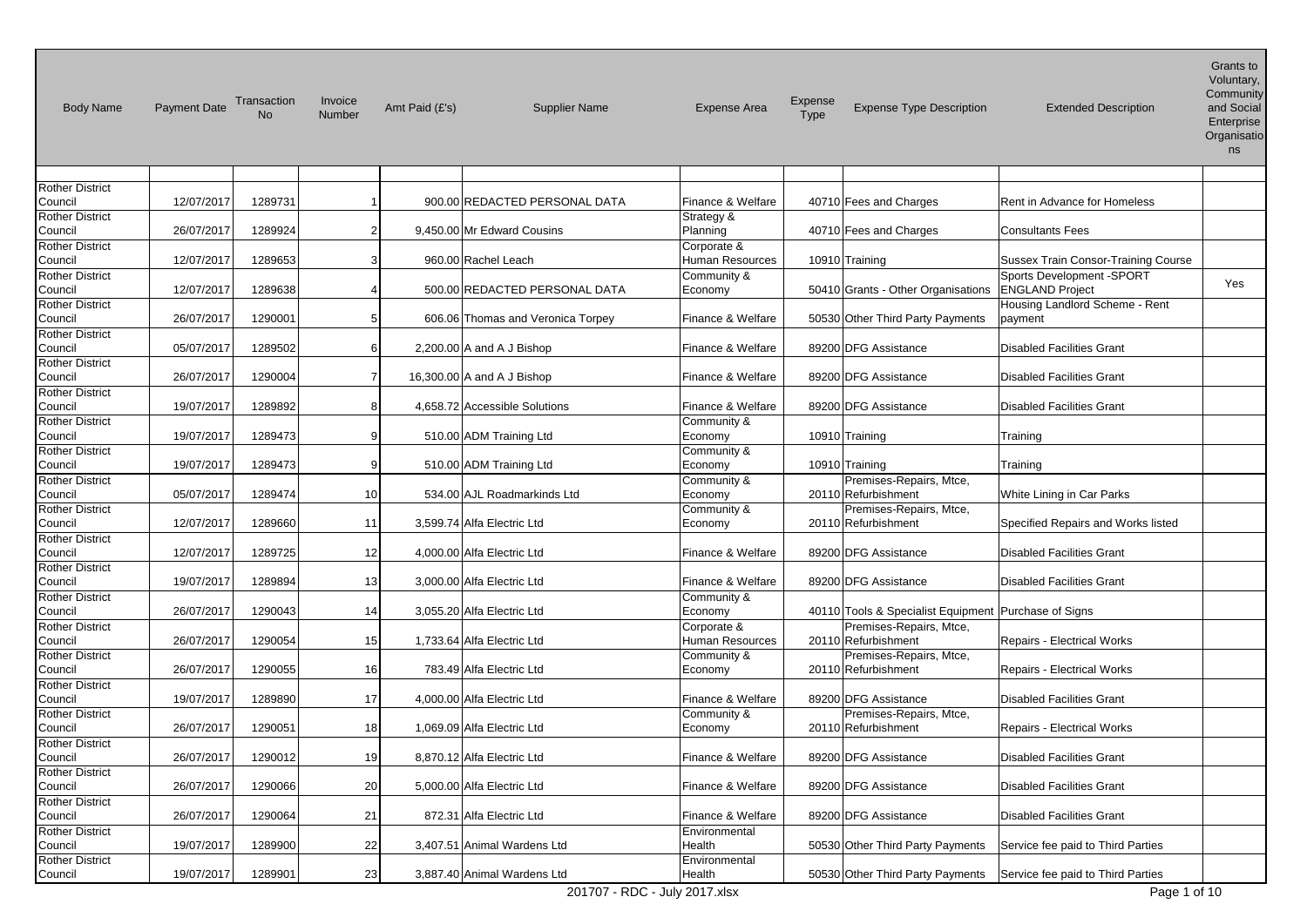| <b>Body Name</b>       | <b>Payment Date</b> | Transaction<br><b>No</b> | Invoice<br>Number | Amt Paid (£'s)    | <b>Supplier Name</b>                          | <b>Expense Area</b> | Expense<br>Type | <b>Expense Type Description</b>                         | <b>Extended Description</b>                | Grants to<br>Voluntary,<br>Community<br>and Social<br>Enterprise<br>Organisatio<br>ns |
|------------------------|---------------------|--------------------------|-------------------|-------------------|-----------------------------------------------|---------------------|-----------------|---------------------------------------------------------|--------------------------------------------|---------------------------------------------------------------------------------------|
| <b>Rother District</b> |                     |                          |                   |                   |                                               | Environmental       |                 |                                                         |                                            |                                                                                       |
| Council                | 12/07/2017          | 1289463                  | 24                |                   | 3,407.51 Animal Wardens Ltd                   | Health              |                 | 50530 Other Third Party Payments                        | Service fee paid to Third Parties          |                                                                                       |
| <b>Rother District</b> |                     |                          |                   |                   |                                               | Environmental       |                 |                                                         |                                            |                                                                                       |
| Council                | 12/07/2017          | 1289464                  | 25                |                   | 3,887.40 Animal Wardens Ltd                   | Health              |                 | 50530 Other Third Party Payments                        | Service fee paid to Third Parties          |                                                                                       |
| <b>Rother District</b> |                     |                          |                   |                   | Asset Monitoring Solutions Group (UK)         | Community &         |                 |                                                         |                                            |                                                                                       |
| Council                | 26/07/2017          | 1290026                  | 26                | 626.40 Ltd        |                                               | Economy             |                 | 30610 Leasing Costs                                     | Vehicle Repairs/Maintenance                |                                                                                       |
| <b>Rother District</b> |                     |                          |                   |                   |                                               | Community &         |                 | Premises-Repairs, Mtce,                                 |                                            |                                                                                       |
| Council                | 19/07/2017          | 1289910                  | 27                |                   | 504.00 B and G Environmental Services Limited | Economy             |                 | 20110 Refurbishment                                     | Drainage Clearance                         |                                                                                       |
| <b>Rother District</b> |                     |                          |                   |                   |                                               |                     |                 |                                                         |                                            |                                                                                       |
| Council                | 26/07/2017          | 1290003                  | 28                |                   | 1,300.00 Batcheller Monkhouse                 | Finance & Welfare   |                 | 40710 Fees and Charges                                  | Rent in Advance for Homeless               |                                                                                       |
| Rother District        |                     |                          |                   |                   |                                               |                     |                 |                                                         |                                            |                                                                                       |
| Council                | 12/07/2017          | 1289755                  | 29                | 14,438.40 BDO LLP |                                               | Finance & Welfare   |                 | 50530 Other Third Party Payments                        | <b>Audit Commission Fees</b>               |                                                                                       |
| <b>Rother District</b> |                     |                          |                   |                   |                                               | Corporate &         |                 |                                                         |                                            |                                                                                       |
| Council                | 12/07/2017          | 1289662                  | 30                |                   | 912.00 Beckwith Consulting Ltd                | Human Resources     |                 | 10910 Training                                          | <b>Sussex Train Consor-Training Course</b> |                                                                                       |
| <b>Rother District</b> |                     |                          |                   |                   |                                               | Corporate &         |                 |                                                         |                                            |                                                                                       |
| Council                | 12/07/2017          | 1289662                  | 30                |                   | 47.52 Beckwith Consulting Ltd                 | Human Resources     |                 | 50530 Other Third Party Payments                        | STC - Travel and subsistence               |                                                                                       |
| <b>Rother District</b> |                     |                          |                   |                   |                                               | Community &         |                 | Premises-Repairs, Mtce,                                 |                                            |                                                                                       |
| Council                | 26/07/2017          | 1290000                  | 31                |                   | 1,332.00 Bexhill Electrical Ltd               | Economy             |                 | 20110 Refurbishment                                     | <b>Parks- Electrical Works</b>             |                                                                                       |
| <b>Rother District</b> |                     |                          |                   |                   |                                               | Community &         |                 | SLAs - Voluntary Assoc et al                            | Rother Museum Services - Annual            |                                                                                       |
| Council                | 26/07/2017          | 1289922                  | 32                |                   | 2,125.00 Bexhill Museum Ltd                   | Economy             |                 | 50310 (Committee Approved)                              | <b>Support Grant</b>                       | Yes                                                                                   |
| <b>Rother District</b> |                     |                          |                   |                   |                                               | Corporate &         |                 |                                                         |                                            |                                                                                       |
| Council                | 19/07/2017          | 1289663                  | 33                |                   | 2,400.00 Bond Solon Training Ltd              | Human Resources     |                 | 10910 Training                                          | <b>Sussex Train Consor-Training Course</b> |                                                                                       |
| <b>Rother District</b> |                     |                          |                   |                   |                                               | Corporate &         |                 |                                                         |                                            |                                                                                       |
| Council                | 19/07/2017          | 1289663                  | 33                |                   | 279.62 Bond Solon Training Ltd                | Human Resources     |                 | 50530 Other Third Party Payments                        | STC - Travel and subsistence               |                                                                                       |
| <b>Rother District</b> |                     |                          |                   |                   |                                               |                     |                 |                                                         |                                            |                                                                                       |
| Council                | 12/07/2017          | 1289664                  | 34                |                   | 18,000.00 Branch and Lee                      | Finance & Welfare   |                 | 40710 Fees and Charges                                  | <b>Subsidy Consultancy</b>                 |                                                                                       |
| <b>Rother District</b> |                     |                          |                   |                   |                                               | Community &         |                 | SLAs - Voluntary Assoc et al                            |                                            |                                                                                       |
| Council                | 26/07/2017          | 1289989                  | 35                |                   | 6,900.00 Brochure Connect Ltd                 | Economy             |                 | 50310 (Committee Approved)                              | Battle & Rye TIC                           | Yes                                                                                   |
| <b>Rother District</b> |                     |                          |                   |                   |                                               | Community &         |                 |                                                         |                                            |                                                                                       |
| Council                | 12/07/2017          | 1289623                  | 36                |                   | 7,265.36 Cale UK Ltd                          | Economy             |                 | 40110 Tools & Specialist Equipment                      | <b>Ticket Machine Maintenance/ Repairs</b> |                                                                                       |
| <b>Rother District</b> |                     |                          |                   |                   |                                               | Community &         |                 | Specialist Stationery (NON                              |                                            |                                                                                       |
| Council                | 12/07/2017          | 1289748                  | 37                |                   | 563.18 Cale UK Ltd                            | Economy             |                 | 40510 PRINT ROOM)                                       | <b>Car Park Tickets</b>                    |                                                                                       |
| <b>Rother District</b> |                     |                          |                   |                   |                                               | ICT & Customer      |                 | Photocopy Paper (PRINT                                  |                                            |                                                                                       |
| Council                | 19/07/2017          | 1289642                  | 38                |                   | 504.00 Canon (UK) Ltd                         | Services            |                 | 40530 ROOM ONLY)                                        | Photocopy White A4 80GSM                   |                                                                                       |
| <b>Rother District</b> |                     |                          |                   |                   |                                               | Corporate &         |                 |                                                         |                                            |                                                                                       |
| Council                | 12/07/2017          | 1289676                  | 39                |                   | 1,440.00 Cascade Training and Coaching Ltd    | Human Resources     |                 | 10910 Training                                          | <b>Sussex Train Consor-Training Course</b> |                                                                                       |
| <b>Rother District</b> |                     |                          |                   |                   |                                               | Community &         |                 | Premises-Repairs, Mtce,                                 |                                            |                                                                                       |
| Council                | 12/07/2017          | 1289764                  | 40                |                   | 1,292.40 Clarke Roofing Southern Ltd          | Economy             |                 | 20110 Refurbishment                                     | Repairs/Maintenance - various              |                                                                                       |
| <b>Rother District</b> |                     |                          |                   |                   |                                               | Community &         |                 | Premises-Repairs, Mtce,                                 |                                            |                                                                                       |
| Council                | 12/07/2017          | 1289765                  | 41                |                   | 914.40 Clarke Roofing Southern Ltd            | Economy             |                 | 20110 Refurbishment                                     | Repairs - Guttering                        |                                                                                       |
| <b>Rother District</b> |                     |                          |                   |                   |                                               | Community &         |                 |                                                         |                                            |                                                                                       |
| Council                | 12/07/2017          | 1289758                  | 42                |                   | 603.80 Cobalt Telephone Technologies Ltd      | Economy             |                 | 40710 Fees and Charges                                  | Car Parks - Ringo service charges          |                                                                                       |
| <b>Rother District</b> |                     |                          |                   |                   |                                               | Community &         |                 |                                                         |                                            |                                                                                       |
| Council                | 12/07/2017          | 1289680                  | 43                |                   | 857.50 Cobalt Telephone Technologies Ltd      | Economy             |                 | 40710 Fees and Charges                                  | Car Parks - Ringo service charges          |                                                                                       |
| Rother District        |                     |                          |                   |                   |                                               | Community &         |                 |                                                         | Sports Development -SPORT                  |                                                                                       |
| Council                | 19/07/2017          | 1289842                  | 44                |                   | 600.00 CRS Media Technology Ltd               | Economy             |                 | 50410 Grants - Other Organisations                      | <b>ENGLAND Project</b>                     | Yes                                                                                   |
| <b>Rother District</b> |                     |                          |                   |                   |                                               | Community &         |                 |                                                         |                                            |                                                                                       |
| Council                | 26/07/2017          | 1289915                  | 45                |                   | 36.00 Cyclone Winches                         | Economy             |                 | 40110 Tools & Specialist Equipment Carriage of Supplies |                                            |                                                                                       |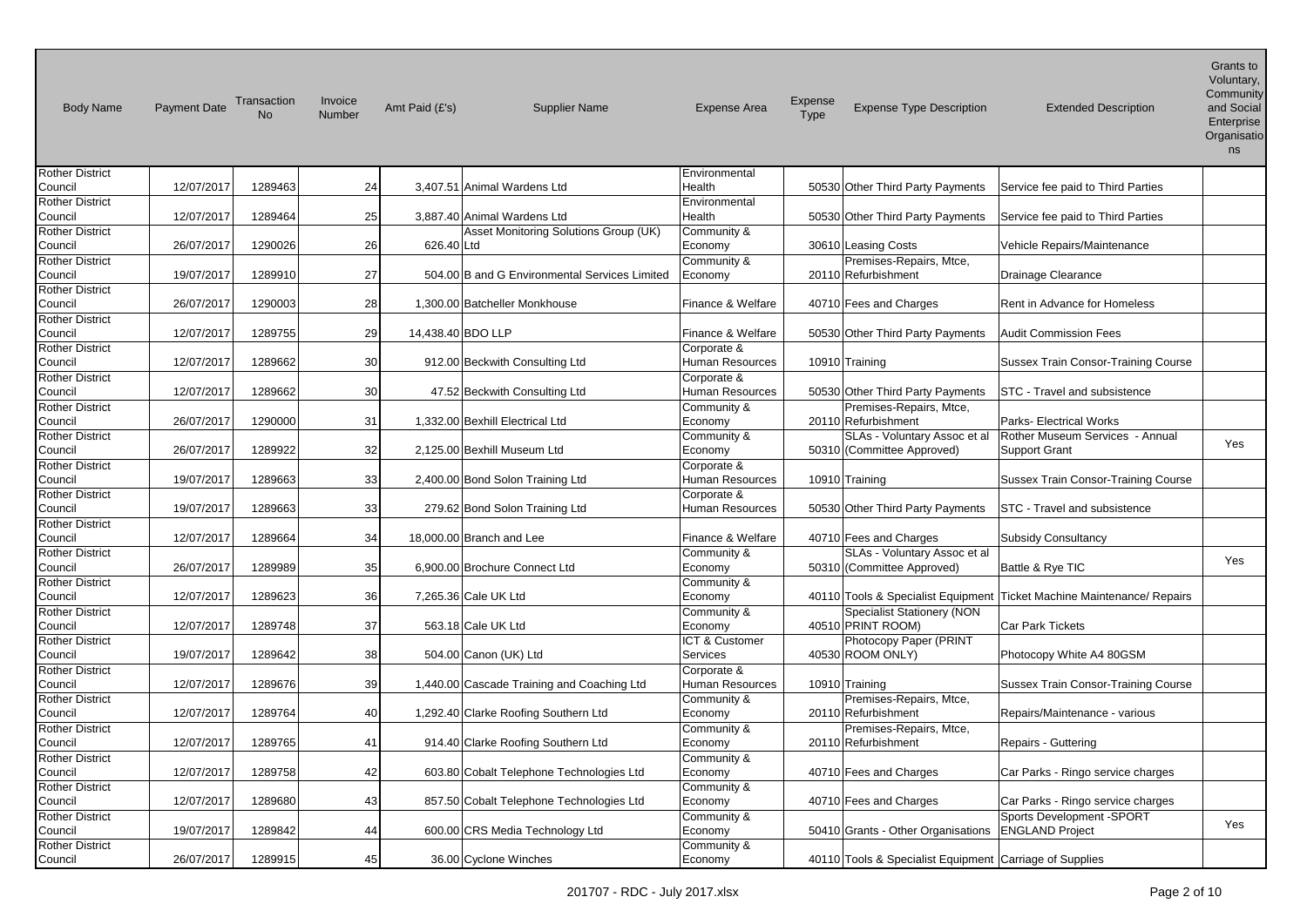| <b>Body Name</b>       | <b>Payment Date</b> | Transaction<br><b>No</b> | Invoice<br>Number | Amt Paid (£'s) | <b>Supplier Name</b>                              | <b>Expense Area</b>    | <b>Expense</b><br>Type | <b>Expense Type Description</b>                         | <b>Extended Description</b>           | Grants to<br>Voluntary,<br>Community<br>and Social<br>Enterprise<br>Organisatio<br>ns |
|------------------------|---------------------|--------------------------|-------------------|----------------|---------------------------------------------------|------------------------|------------------------|---------------------------------------------------------|---------------------------------------|---------------------------------------------------------------------------------------|
| <b>Rother District</b> |                     |                          |                   |                |                                                   | Community &            |                        |                                                         |                                       |                                                                                       |
| Council                | 26/07/2017          | 1289915                  | 45                |                | 1,243.20 Cyclone Winches                          | Economy                |                        | 40110 Tools & Specialist Equipment Carriage of Supplies |                                       |                                                                                       |
| <b>Rother District</b> |                     |                          |                   |                |                                                   |                        |                        |                                                         |                                       |                                                                                       |
| Council                | 12/07/2017          | 1289695                  | 46                |                | 520.18 David Thomas                               | Corporate Core         |                        | 42000 Partnership Projects                              | <b>CLIENT Joint Waste Cost</b>        |                                                                                       |
| <b>Rother District</b> |                     |                          |                   |                |                                                   | ICT & Customer         |                        | Computer Equipment (IT                                  |                                       |                                                                                       |
| Council                | 26/07/2017          | 1289889                  | 47                |                | 955.33 Dell Corporation Ltd                       | Services               |                        | 41120 ONLY)                                             | New Computer Hardware                 |                                                                                       |
| <b>Rother District</b> |                     |                          |                   |                |                                                   | Strategy &             |                        |                                                         |                                       |                                                                                       |
| Council                | 19/07/2017          | 1289845                  | 48                |                | 3,694.68 DGC (Historic Buildings) Consultants Ltd | Planning               |                        | 40710 Fees and Charges                                  | <b>Consultants Fees</b>               |                                                                                       |
| <b>Rother District</b> |                     |                          |                   |                |                                                   |                        |                        |                                                         |                                       |                                                                                       |
| Council                | 12/07/2017          | 1289729                  | 49                |                | 2,300.00 Dolphin Lifts Kent                       | Finance & Welfare      |                        | 89200 DFG Assistance                                    | Disabled Facilities Grant             |                                                                                       |
| <b>Rother District</b> |                     |                          |                   |                |                                                   |                        |                        |                                                         |                                       |                                                                                       |
| Council                | 26/07/2017          | 1290011                  | 50                |                | 3,000.00 Dolphin Lifts Kent                       | Finance & Welfare      |                        | 89200 DFG Assistance                                    | <b>Disabled Facilities Grant</b>      |                                                                                       |
| Rother District        |                     |                          |                   |                |                                                   |                        |                        |                                                         |                                       |                                                                                       |
| Council                | 26/07/2017          | 1290062                  | 51                |                | 3,000.00 Dolphin Lifts Kent                       | Finance & Welfare      |                        | 89200 DFG Assistance                                    | <b>Disabled Facilities Grant</b>      |                                                                                       |
| <b>Rother District</b> |                     |                          |                   |                |                                                   | Corporate &            |                        |                                                         | election only - print -non print room |                                                                                       |
| Council                | 19/07/2017          | 1289847                  | 52                |                | 5,993.66 Electoral Reform Services Ltd            | Human Resources        |                        | 40410 Printing (Non Print Room)                         | (ECU)GROSS                            |                                                                                       |
| <b>Rother District</b> |                     |                          |                   |                |                                                   | Corporate &            |                        |                                                         | election only - print -non print room |                                                                                       |
| Council                | 19/07/2017          | 1289850                  | 53                |                | 5,318.00 Electoral Reform Services Ltd            | Human Resources        |                        | 40410 Printing (Non Print Room)                         | (ECU)GROSS                            |                                                                                       |
| Rother District        |                     |                          |                   |                |                                                   | Corporate &            |                        |                                                         | election only - print -non print room |                                                                                       |
| Council                | 19/07/2017          | 1289852                  | 54                |                | 13,578.04 Electoral Reform Services Ltd           | <b>Human Resources</b> |                        | 40410 Printing (Non Print Room)                         | (ECU)GROSS                            |                                                                                       |
| Rother District        |                     |                          |                   |                |                                                   | Corporate &            |                        |                                                         |                                       |                                                                                       |
| Council                | 12/07/2017          | 1289614                  | 55                |                | 1,682.40 Eliesha Training Ltd                     | Human Resources        |                        | 10910 Training                                          | Sussex Train Consor-Training Course   |                                                                                       |
| <b>Rother District</b> |                     |                          |                   |                |                                                   | Community &            |                        |                                                         |                                       |                                                                                       |
| Council                | 26/07/2017          | 1289744                  | 56                |                | 1,344.00 Evolution Water Services Ltd             | Economy                |                        | 40710 Fees and Charges                                  | Legionella Sampling and Monitoring    |                                                                                       |
| Rother District        |                     |                          |                   |                |                                                   |                        |                        |                                                         |                                       |                                                                                       |
| Council                | 12/07/2017          | 1289720                  | 57                |                | 851.29 Family Mosaic Housing                      | Finance & Welfare      |                        | 89200 DFG Assistance                                    | <b>Disabled Facilities Grant</b>      |                                                                                       |
| Rother District        |                     |                          |                   |                |                                                   |                        |                        |                                                         |                                       |                                                                                       |
| Council                | 05/07/2017          | 1289504                  | 58                |                | 632.24 Family Mosaic Housing                      | Finance & Welfare      |                        | 89200 DFG Assistance                                    | <b>Disabled Facilities Grant</b>      |                                                                                       |
| Rother District        |                     |                          |                   |                |                                                   |                        |                        |                                                         |                                       |                                                                                       |
| Council                | 26/07/2017          | 1290005                  | 59                |                | 2,347.20 Family Mosaic Housing                    | Finance & Welfare      |                        | 89200 DFG Assistance                                    | <b>Disabled Facilities Grant</b>      |                                                                                       |
| <b>Rother District</b> |                     |                          |                   |                |                                                   |                        |                        |                                                         |                                       |                                                                                       |
| Council                | 26/07/2017          | 1290007                  | 60                |                | 748.32 Family Mosaic Housing                      | Finance & Welfare      |                        | 89200 DFG Assistance                                    | <b>Disabled Facilities Grant</b>      |                                                                                       |
| Rother District        |                     |                          |                   |                |                                                   |                        |                        |                                                         |                                       |                                                                                       |
| Council                | 26/07/2017          | 1290009                  | 61                |                | 891.18 Family Mosaic Housing                      | Finance & Welfare      |                        | 89200 DFG Assistance                                    | <b>Disabled Facilities Grant</b>      |                                                                                       |
| <b>Rother District</b> |                     |                          |                   |                |                                                   |                        |                        |                                                         |                                       |                                                                                       |
| Council                | 26/07/2017          | 1290013                  | 62                |                | 1,330.52 Family Mosaic Housing                    | Finance & Welfare      |                        | 89200 DFG Assistance                                    | <b>Disabled Facilities Grant</b>      |                                                                                       |
| <b>Rother District</b> |                     |                          |                   |                |                                                   |                        |                        |                                                         |                                       |                                                                                       |
| Council                | 26/07/2017          | 1290061                  | 63                |                | 1,227.46 Family Mosaic Housing                    | Finance & Welfare      |                        | 89200 DFG Assistance                                    | <b>Disabled Facilities Grant</b>      |                                                                                       |
| <b>Rother District</b> |                     |                          |                   |                |                                                   |                        |                        |                                                         |                                       |                                                                                       |
| Council                | 26/07/2017          | 1290065                  | 64                |                | 733.84 Family Mosaic Housing                      | Finance & Welfare      |                        | 89200 DFG Assistance                                    | <b>Disabled Facilities Grant</b>      |                                                                                       |
| <b>Rother District</b> |                     |                          |                   |                |                                                   | Community &            |                        | Premises-Repairs, Mtce,                                 |                                       |                                                                                       |
| Council                | 19/07/2017          | 1289810                  | 65                |                | 596.96 Four Seasons Plastics                      | Economy                |                        | 20110 Refurbishment                                     | Purchase of Materials - Build Maint   |                                                                                       |
| <b>Rother District</b> |                     |                          |                   |                |                                                   | Community &            |                        | Premises-Repairs, Mtce,                                 |                                       |                                                                                       |
| Council                | 12/07/2017          | 1289752                  | 66                |                | 1,080.00 Foxhills Tree Services Ltd               | Economy                |                        | 20110 Refurbishment                                     | <b>Parks-Tree Works</b>               |                                                                                       |
| <b>Rother District</b> |                     |                          |                   |                |                                                   | Community &            |                        | Premises-Repairs, Mtce,                                 |                                       |                                                                                       |
| Council                | 12/07/2017          | 1289632                  | 67                |                | 3,240.00 Foxhills Tree Services Ltd               | Economy                |                        | 20110 Refurbishment                                     | Parks- Tree Works                     |                                                                                       |
| Rother District        |                     |                          |                   |                |                                                   | Community &            |                        |                                                         | Sports Development -SPORT             | Yes                                                                                   |
| Council                | 05/07/2017          | 1289155                  | 68                |                | 3,000.00 Freedom Leisure                          | Economy                |                        | 50410 Grants - Other Organisations                      | <b>ENGLAND Project</b>                |                                                                                       |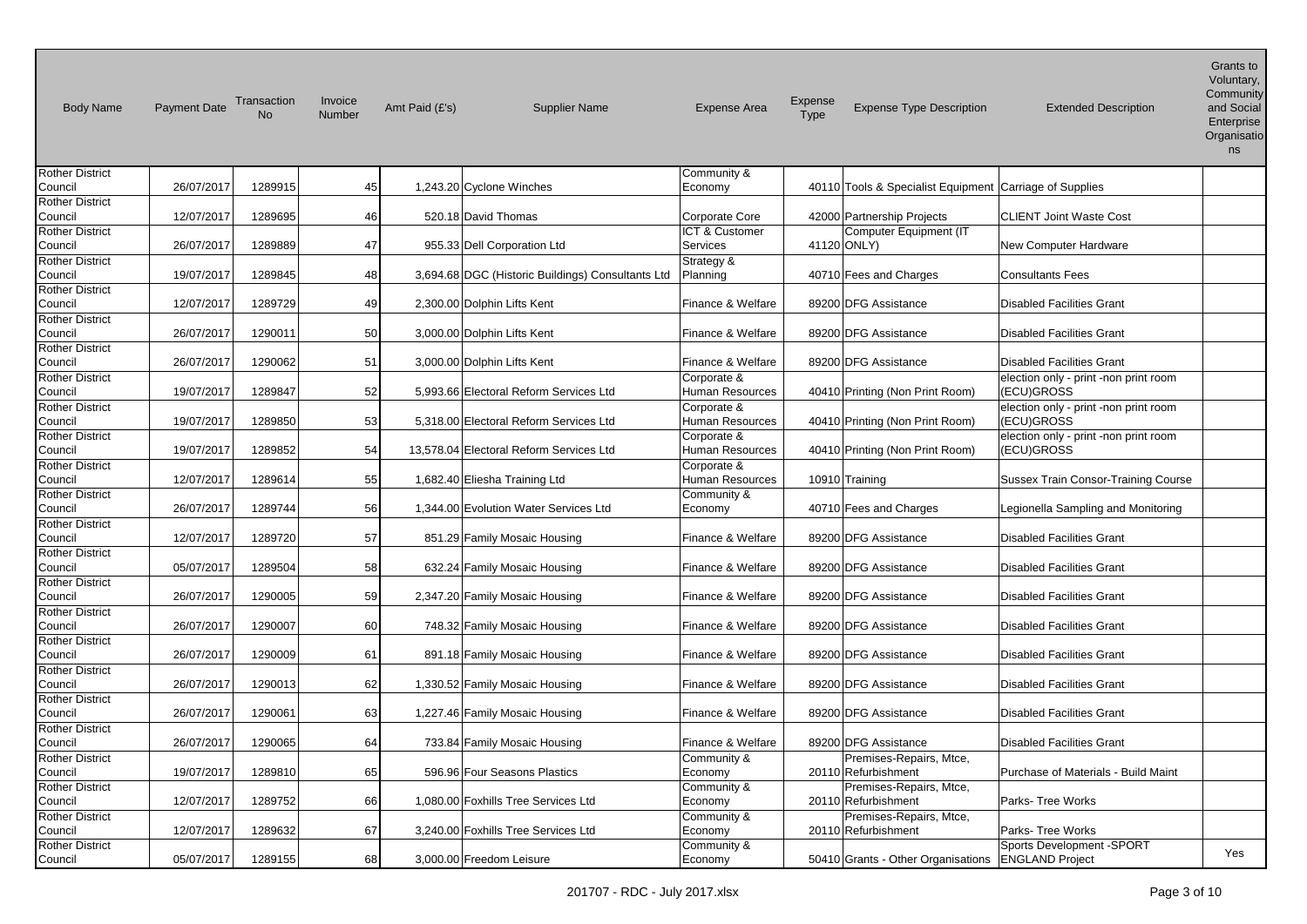| <b>Body Name</b>                  | <b>Payment Date</b> | Transaction<br>No | Invoice<br>Number | Amt Paid (£'s) | <b>Supplier Name</b>                  | <b>Expense Area</b>    | Expense<br>Type | <b>Expense Type Description</b>    | <b>Extended Description</b>  | Grants to<br>Voluntary,<br>Community<br>and Social<br>Enterprise<br>Organisatio<br>ns |
|-----------------------------------|---------------------|-------------------|-------------------|----------------|---------------------------------------|------------------------|-----------------|------------------------------------|------------------------------|---------------------------------------------------------------------------------------|
| <b>Rother District</b>            |                     |                   |                   |                |                                       | Community &            |                 |                                    | Sports Development -SPORT    | Yes                                                                                   |
| Council                           | 05/07/2017          | 1289156           | 69                |                | 3,000.00 Freedom Leisure              | Economy                |                 | 50410 Grants - Other Organisations | <b>ENGLAND Project</b>       |                                                                                       |
| <b>Rother District</b>            |                     |                   |                   |                |                                       | Community &            |                 |                                    | Sports Development -SPORT    | Yes                                                                                   |
| Council                           | 12/07/2017          | 1289601           | 70l               |                | 2,000.00 Freedom Leisure              | Economy                |                 | 50410 Grants - Other Organisations | <b>ENGLAND Project</b>       |                                                                                       |
| <b>Rother District</b>            |                     |                   |                   |                |                                       | Community &            |                 |                                    | Sports Development -SPORT    | Yes                                                                                   |
| Council<br><b>Rother District</b> | 19/07/2017          | 1289648           | 71                |                | 1,400.00 Freedom Leisure              | Economy                |                 | 50410 Grants - Other Organisations | <b>ENGLAND Project</b>       |                                                                                       |
| Council                           | 05/07/2017          | 1289476           | 72                |                | 2,702.40 G4S Cash Solutions (UK) Ltd  | Community &<br>Economy |                 | 40710 Fees and Charges             | Cash Security Fees-Car Parks |                                                                                       |
| <b>Rother District</b>            |                     |                   |                   |                |                                       |                        |                 |                                    |                              |                                                                                       |
| Council                           | 05/07/2017          | 1289478           | 73                |                | 753.60 G4S Cash Solutions (UK) Ltd    | Community &<br>Economy |                 | 40710 Fees and Charges             | Cash Security Fees-Car Parks |                                                                                       |
| <b>Rother District</b>            |                     |                   |                   |                |                                       | Community &            |                 |                                    |                              |                                                                                       |
| Council                           | 05/07/2017          | 1289479           | 74                |                | 2,601.60 G4S Cash Solutions (UK) Ltd  | Economy                |                 | 40710 Fees and Charges             | Cash Security Fees-Car Parks |                                                                                       |
| <b>Rother District</b>            |                     |                   |                   |                |                                       | Community &            |                 |                                    |                              |                                                                                       |
| Council                           | 05/07/2017          | 1289481           | 75                |                | 1,056.00 G4S Cash Solutions (UK) Ltd  | Economy                |                 | 40710 Fees and Charges             | Cash Security Fees-Car Parks |                                                                                       |
| <b>Rother District</b>            |                     |                   |                   |                |                                       | Community &            |                 |                                    |                              |                                                                                       |
| Council                           | 05/07/2017          | 1289482           | 76                |                | 669.60 G4S Cash Solutions (UK) Ltd    | Economy                |                 | 40710 Fees and Charges             | Cash Security Fees-Car Parks |                                                                                       |
| <b>Rother District</b>            |                     |                   |                   |                |                                       | Community &            |                 |                                    |                              |                                                                                       |
| Council                           | 05/07/2017          | 1289483           | 77                |                | 1,850.40 G4S Cash Solutions (UK) Ltd  | Economy                |                 | 40710 Fees and Charges             | Cash Security Fees-Car Parks |                                                                                       |
| <b>Rother District</b>            |                     |                   |                   |                |                                       | Community &            |                 |                                    |                              |                                                                                       |
| Council                           | 05/07/2017          | 1289484           | 78                |                | 2,311.20 G4S Cash Solutions (UK) Ltd  | Economy                |                 | 40710 Fees and Charges             | Cash Security Fees-Car Parks |                                                                                       |
| <b>Rother District</b>            |                     |                   |                   |                |                                       | Community &            |                 |                                    |                              |                                                                                       |
| Council                           | 05/07/2017          | 1289486           | 79                |                | 1,843.20 G4S Cash Solutions (UK) Ltd  | Economy                |                 | 40710 Fees and Charges             | Cash Security Fees-Car Parks |                                                                                       |
| <b>Rother District</b>            |                     |                   |                   |                |                                       | Community &            |                 |                                    |                              |                                                                                       |
| Council                           | 05/07/2017          | 1289487           | 80                |                | 2,678.40 G4S Cash Solutions (UK) Ltd  | Economy                |                 | 40710 Fees and Charges             | Cash Security Fees-Car Parks |                                                                                       |
| <b>Rother District</b>            |                     |                   |                   |                |                                       | Community &            |                 |                                    |                              |                                                                                       |
| Council                           | 05/07/2017          | 1289488           | 81                |                | 638.40 G4S Cash Solutions (UK) Ltd    | Economy                |                 | 40710 Fees and Charges             | Cash Security Fees-Car Parks |                                                                                       |
| <b>Rother District</b>            |                     |                   |                   |                |                                       | Community &            |                 |                                    |                              |                                                                                       |
| Council                           | 05/07/2017          | 1289489           | 82                |                | 1,843.20 G4S Cash Solutions (UK) Ltd  | Economy                |                 | 40710 Fees and Charges             | Cash Security Fees-Car Parks |                                                                                       |
| <b>Rother District</b><br>Council | 05/07/2017          | 1289490           | 83                |                | 2,349.60 G4S Cash Solutions (UK) Ltd  | Community &            |                 | 40710 Fees and Charges             | Cash Security Fees-Car Parks |                                                                                       |
| <b>Rother District</b>            |                     |                   |                   |                |                                       | Economy<br>Community & |                 |                                    |                              |                                                                                       |
| Council                           | 05/07/2017          | 1289491           | 84                |                | 643.20 G4S Cash Solutions (UK) Ltd    | Economy                |                 | 40710 Fees and Charges             | Cash Security Fees-Car Parks |                                                                                       |
| <b>Rother District</b>            |                     |                   |                   |                |                                       | Community &            |                 |                                    |                              |                                                                                       |
| Council                           | 05/07/2017          | 11002867          | 85                |                | -3,434.40 G4S Cash Solutions (UK) Ltd | Economy                |                 | 40710 Fees and Charges             | Cash Security Fees-Car Parks |                                                                                       |
| <b>Rother District</b>            |                     |                   |                   |                |                                       | Community &            |                 |                                    |                              |                                                                                       |
| Council                           | 05/07/2017          | 11002869          | 85                |                | -3,434.40 G4S Cash Solutions (UK) Ltd | Economy                |                 | 40710 Fees and Charges             | Cash Security Fees-Car Parks |                                                                                       |
| <b>Rother District</b>            |                     |                   |                   |                |                                       | Community &            |                 |                                    |                              |                                                                                       |
| Council                           | 05/07/2017          | 1289492           | 86l               |                | 2,429.40 G4S Cash Solutions (UK) Ltd  | Economy                |                 | 40710 Fees and Charges             | Cash Security Fees-Car Parks |                                                                                       |
| <b>Rother District</b>            |                     |                   |                   |                |                                       | Community &            |                 |                                    |                              |                                                                                       |
| Council                           | 05/07/2017          | 1289493           | 87                |                | 727.20 G4S Cash Solutions (UK) Ltd    | Economy                |                 | 40710 Fees and Charges             | Cash Security Fees-Car Parks |                                                                                       |
| <b>Rother District</b>            |                     |                   |                   |                |                                       | Community &            |                 |                                    |                              |                                                                                       |
| Council                           | 05/07/2017          | 11002868          | 88                |                | -7,298.28 G4S Cash Solutions (UK) Ltd | Economy                |                 | 40710 Fees and Charges             | Cash Security Fees-Car Parks |                                                                                       |
| <b>Rother District</b>            |                     |                   |                   |                |                                       | Community &            |                 | Premises-Repairs, Mtce,            |                              |                                                                                       |
| Council                           | 26/07/2017          | 1289887           | 89                |                | 482.39 Gilgen Doors Systems UK Ltd    | Economy                |                 | 20110 Refurbishment                | <b>Access System Service</b> |                                                                                       |
| <b>Rother District</b>            |                     |                   |                   |                |                                       | Community &            |                 | Premises-Repairs, Mtce,            |                              |                                                                                       |
| Council                           | 26/07/2017          | 1289887           | 89                |                | 310.39 Gilgen Doors Systems UK Ltd    | Economy                |                 | 20110 Refurbishment                | <b>Access System Service</b> |                                                                                       |
| <b>Rother District</b>            |                     |                   |                   |                |                                       | Community &            |                 | Premises-Repairs, Mtce,            |                              |                                                                                       |
| Council                           | 26/07/2017          | 1289887           | 89                |                | 311.59 Gilgen Doors Systems UK Ltd    | Economy                |                 | 20110 Refurbishment                | <b>Access System Service</b> |                                                                                       |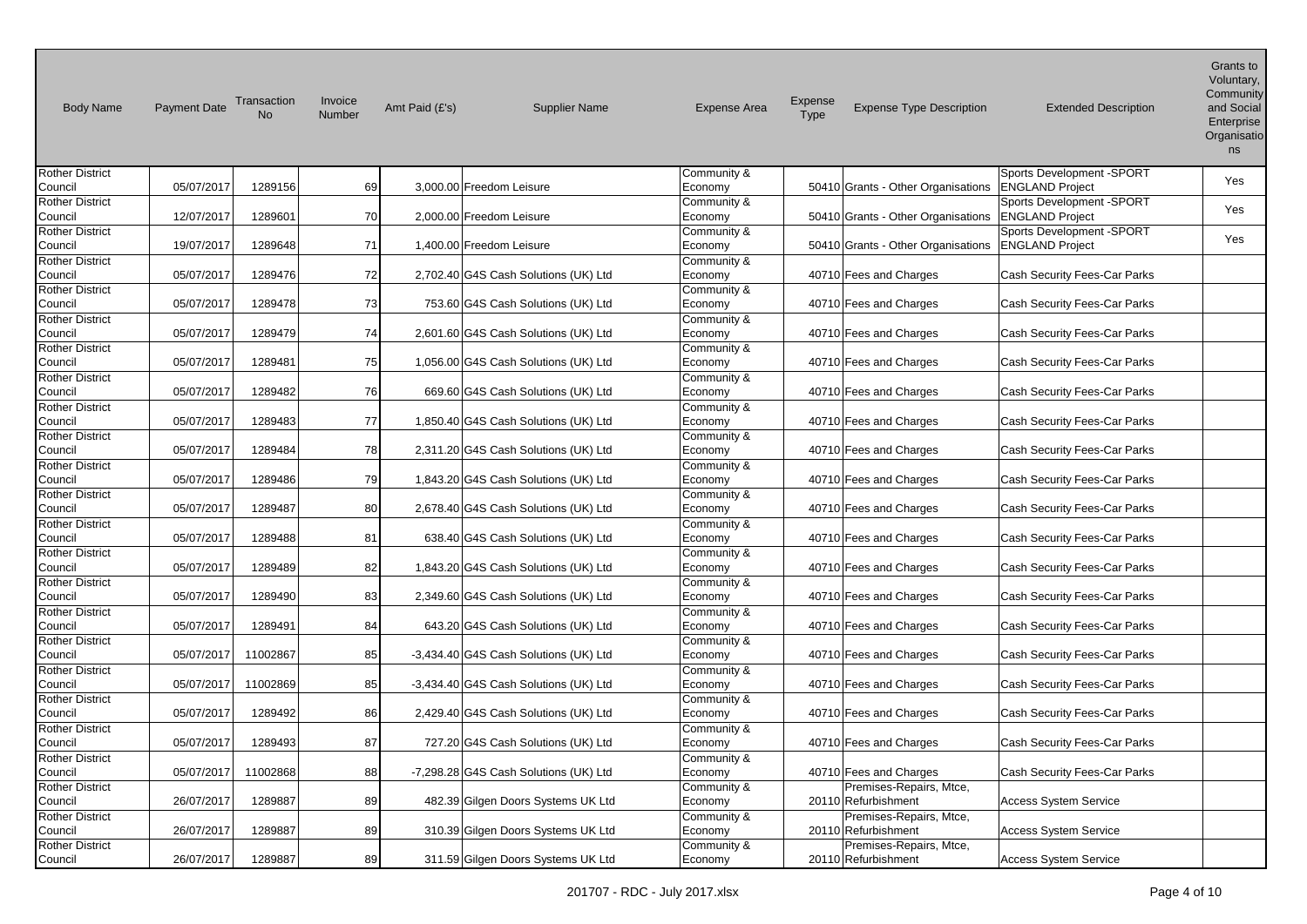| <b>Body Name</b>                  | <b>Payment Date</b> | Transaction<br><b>No</b> | Invoice<br>Number | Amt Paid (£'s) | <b>Supplier Name</b>                     | <b>Expense Area</b>       | Expense<br>Type | <b>Expense Type Description</b>                | <b>Extended Description</b>                                            | טו טוווס וט<br>Voluntary,<br>Community<br>and Social<br>Enterprise<br>Organisatio<br>ns |
|-----------------------------------|---------------------|--------------------------|-------------------|----------------|------------------------------------------|---------------------------|-----------------|------------------------------------------------|------------------------------------------------------------------------|-----------------------------------------------------------------------------------------|
| <b>Rother District</b>            |                     |                          |                   |                |                                          | Corporate &               |                 | Premises-Repairs, Mtce,                        |                                                                        |                                                                                         |
| Council                           | 26/07/2017          | 1289887                  | 89                |                | 308.39 Gilgen Doors Systems UK Ltd       | Human Resources           |                 | 20110 Refurbishment                            | <b>Access System Service</b>                                           |                                                                                         |
| <b>Rother District</b><br>Council | 26/07/2017          | 1289887                  | 89                |                | 147.24 Gilgen Doors Systems UK Ltd       | Community &<br>Economy    |                 | Premises-Repairs, Mtce,<br>20110 Refurbishment | <b>Access System Service</b>                                           |                                                                                         |
| <b>Rother District</b>            |                     |                          |                   |                |                                          |                           |                 |                                                |                                                                        |                                                                                         |
| Council                           | 19/07/2017          | 1289882                  | 90                |                | 1,050.00 Globetask Ltd                   | Finance & Welfare         |                 | 40710 Fees and Charges                         | <b>Consultants Fees</b>                                                |                                                                                         |
| <b>Rother District</b>            |                     |                          |                   |                |                                          |                           |                 |                                                |                                                                        |                                                                                         |
| Council                           | 05/07/2017          | 1289508                  | 91                |                | 5,000.00 GMS Adaptations                 | Finance & Welfare         |                 | 89200 DFG Assistance                           | <b>Disabled Facilities Grant</b>                                       |                                                                                         |
| <b>Rother District</b>            |                     |                          |                   |                |                                          |                           |                 |                                                |                                                                        |                                                                                         |
| Council                           | 19/07/2017          | 1289893                  | 92                |                | 5,000.00 GMS Adaptations                 | Finance & Welfare         |                 | 89200 DFG Assistance                           | <b>Disabled Facilities Grant</b>                                       |                                                                                         |
| <b>Rother District</b>            |                     |                          |                   |                |                                          |                           |                 |                                                |                                                                        |                                                                                         |
| Council                           | 26/07/2017          | 1290010                  | 93                |                | 5,941.24 GMS Adaptations                 | Finance & Welfare         |                 | 89200 DFG Assistance                           | Disabled Facilities Grant                                              |                                                                                         |
| <b>Rother District</b>            |                     |                          |                   |                |                                          |                           |                 |                                                |                                                                        |                                                                                         |
| Council                           | 12/07/2017          | 1289722                  | 94                |                | 3,721.21 Griffin and Son                 | Finance & Welfare         |                 | 89200 DFG Assistance                           | <b>Disabled Facilities Grant</b>                                       |                                                                                         |
| <b>Rother District</b>            |                     |                          |                   |                |                                          |                           |                 |                                                |                                                                        |                                                                                         |
| Council                           | 26/07/2017          | 1290063                  | 95                |                | 1,163.07 Griffin and Son                 | Finance & Welfare         |                 | 89200 DFG Assistance                           | <b>Disabled Facilities Grant</b>                                       |                                                                                         |
| <b>Rother District</b>            |                     |                          |                   |                |                                          | Community &               |                 | Premises-Repairs, Mtce,                        |                                                                        |                                                                                         |
| Council                           | 26/07/2017          | 1289988                  | 96                |                | 3,366.00 Gristwood and Toms Limited      | Economy                   |                 | 20110 Refurbishment                            | Parks- Tree Works                                                      |                                                                                         |
| <b>Rother District</b>            |                     |                          |                   |                |                                          | Community &               |                 | Premises-Repairs, Mtce,                        |                                                                        |                                                                                         |
| Council                           | 26/07/2017          | 1289997                  | 97                |                | 516.86 H S Jackson and Son (Fencing) Ltd | Economy                   |                 | 20110 Refurbishment                            | Parks- Fencing Products                                                |                                                                                         |
| <b>Rother District</b>            |                     |                          |                   |                |                                          | Corporate &               |                 |                                                |                                                                        |                                                                                         |
| Council                           | 05/07/2017          | 1289284                  | 98                |                | 3,272.40 Halarose Ltd                    | <b>Human Resources</b>    |                 | 10910 Training                                 | Training                                                               |                                                                                         |
| <b>Rother District</b>            |                     |                          |                   |                |                                          |                           |                 |                                                |                                                                        |                                                                                         |
| Council                           | 05/07/2017          | 1289505                  | 99                |                | 4,195.00 Handicare Accessibility Ltd     | Finance & Welfare         |                 | 89200 DFG Assistance                           | <b>Disabled Facilities Grant</b>                                       |                                                                                         |
| <b>Rother District</b>            |                     | 1289561                  | 100               |                |                                          | Community &               |                 |                                                | <b>SLA Contribution</b>                                                | Yes                                                                                     |
| Council                           | 05/07/2017          |                          |                   |                | 1,000.00 Highwoods Preservation Society  | Economy<br>ICT & Customer |                 | 50530 Other Third Party Payments               |                                                                        |                                                                                         |
| <b>Rother District</b><br>Council | 26/07/2017          | 1289990                  | 101               |                | 50,400.00 Ideal Networks Ltd             | Services                  |                 | Computer Equip Maintenance<br>41100 (IT ONLY)  | Maintenance of Network Equipment                                       |                                                                                         |
| <b>Rother District</b>            |                     |                          |                   |                |                                          | Community &               |                 | Premises-Routine Grounds                       |                                                                        |                                                                                         |
| Council                           | 26/07/2017          | 1289783                  | 102               |                | 80,929.54 Idverde Limited                | Economy                   | 20910 Mtce      |                                                | Parks-Grounds Maintenance Contracts                                    |                                                                                         |
| <b>Rother District</b>            |                     |                          |                   |                |                                          | Community &               |                 | Premises-Repairs, Mtce,                        |                                                                        |                                                                                         |
| Council                           | 19/07/2017          | 1289750                  | 103               |                | 1,776.00 J D Fencing Contractors         | Economy                   |                 | 20110 Refurbishment                            | Parks- Fencing Products                                                |                                                                                         |
| <b>Rother District</b>            |                     |                          |                   |                |                                          | Community &               |                 |                                                |                                                                        |                                                                                         |
| Council                           | 12/07/2017          | 1289766                  | 104               |                | 26,638.62 J T Mackley and Co. Ltd        | Economy                   |                 |                                                | 86030 Architects & Consultant Fees   Capital-Architect and Consit Fees |                                                                                         |
| <b>Rother District</b>            |                     |                          |                   |                | John O' Conner (Grounds Maintenance)     | Community &               |                 | Premises-Repairs, Mtce,                        |                                                                        |                                                                                         |
| Council                           | 19/07/2017          | 1289817                  | 105               | 520.80 Ltd     |                                          | Economy                   |                 | 20110 Refurbishment                            | Specified Repairs and Works listed                                     |                                                                                         |
| <b>Rother District</b>            |                     |                          |                   |                |                                          | Strategy &                |                 |                                                |                                                                        |                                                                                         |
| Council                           | 12/07/2017          | 1289568                  | 106               |                | 622.20 Johnston Publishing Ltd           | Planning                  |                 | 40470 Publicity                                | Planady - Rye + Battle Observer                                        |                                                                                         |
| <b>Rother District</b>            |                     |                          |                   |                |                                          | Strategy &                |                 |                                                |                                                                        |                                                                                         |
| Council                           | 26/07/2017          | 1289917                  | 107               |                | 768.60 Johnston Publishing Ltd           | Planning                  |                 | 40470 Publicity                                | Planady - Rye + Battle Observer                                        |                                                                                         |
| <b>Rother District</b>            |                     |                          |                   |                |                                          | Strategy &                |                 |                                                |                                                                        |                                                                                         |
| Council                           | 12/07/2017          | 1289580                  | 108               |                | 606.06 Josephine Sammons Ltd             | Planning                  |                 | 10410 Agency Staff                             | <b>Agency Staff</b>                                                    |                                                                                         |
| <b>Rother District</b>            |                     |                          |                   |                |                                          | Strategy &                |                 |                                                |                                                                        |                                                                                         |
| Council                           | 12/07/2017          | 1289683                  | 109               |                | 606.06 Josephine Sammons Ltd             | Planning                  |                 | 10410 Agency Staff                             | Agency Staff                                                           |                                                                                         |
| <b>Rother District</b>            |                     |                          |                   |                |                                          | Strategy &                |                 |                                                |                                                                        |                                                                                         |
| Council                           | 19/07/2017          | 1289785                  | 110               |                | 606.06 Josephine Sammons Ltd             | Planning                  |                 | 10410 Agency Staff                             | <b>Agency Staff</b>                                                    |                                                                                         |
| <b>Rother District</b>            |                     |                          |                   |                |                                          | Strategy &                |                 |                                                |                                                                        |                                                                                         |
| Council                           | 26/07/2017          | 1290028                  | 111               |                | 606.06 Josephine Sammons Ltd             | Planning                  |                 | 10410 Agency Staff                             | Agency Staff                                                           |                                                                                         |

Grants to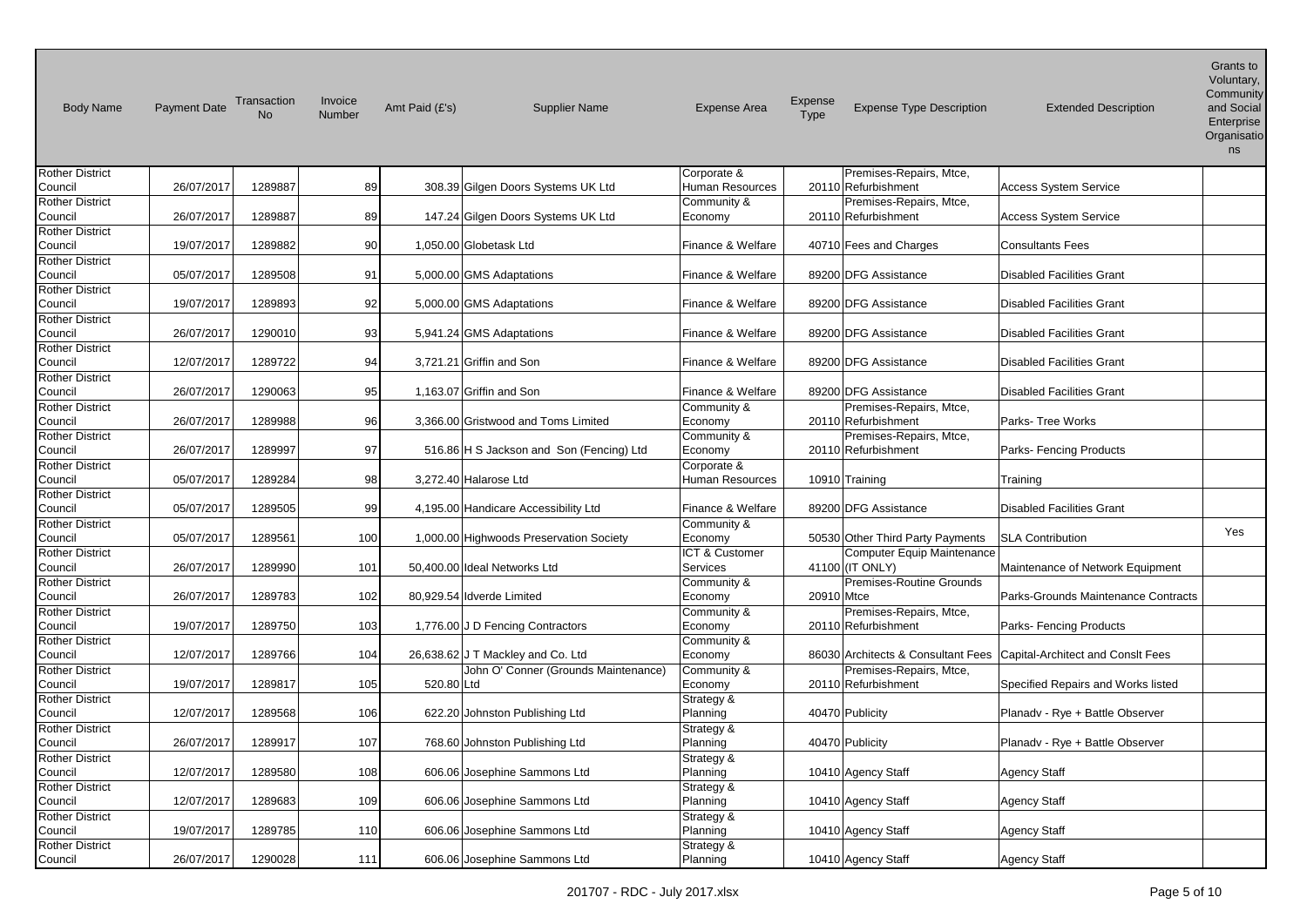| <b>Body Name</b>                  | <b>Payment Date</b> | Transaction<br><b>No</b> | Invoice<br><b>Number</b> | Amt Paid (£'s) | <b>Supplier Name</b>                             | <b>Expense Area</b>       | <b>Expense</b><br>Type | <b>Expense Type Description</b>                        | <b>Extended Description</b>                | Grants to<br>Voluntary,<br>Community<br>and Social<br>Enterprise<br>Organisatio<br>ns |
|-----------------------------------|---------------------|--------------------------|--------------------------|----------------|--------------------------------------------------|---------------------------|------------------------|--------------------------------------------------------|--------------------------------------------|---------------------------------------------------------------------------------------|
| <b>Rother District</b>            |                     |                          |                          |                |                                                  | <b>ICT &amp; Customer</b> |                        |                                                        |                                            |                                                                                       |
| Council                           | 26/07/2017          | 1290037                  | 112                      |                | 708.83 KCOM Group Plc                            | Services                  |                        | 40910 Telephones                                       | <b>BT Smartnumber Charges</b>              |                                                                                       |
| <b>Rother District</b>            |                     |                          |                          |                |                                                  | <b>ICT &amp; Customer</b> |                        |                                                        |                                            |                                                                                       |
| Council                           | 26/07/2017          | 1290040                  | 113                      |                | 11,899.37 KCOM Group Plc                         | Services                  |                        | 40910 Telephones                                       | <b>BT Smartnumber Charges</b>              |                                                                                       |
| <b>Rother District</b>            |                     |                          |                          |                |                                                  | Community &               |                        | Premises-Repairs, Mtce,                                |                                            |                                                                                       |
| Council                           | 12/07/2017          | 1289615                  | 114                      |                | 3,108.00 Kernock Park Plants                     | Economy                   |                        | 20110 Refurbishment                                    | Parks-Purchase of Plants                   |                                                                                       |
| <b>Rother District</b>            |                     |                          |                          |                |                                                  | Corporate &               |                        |                                                        |                                            |                                                                                       |
| Council                           | 05/07/2017          | 1289513                  | 115                      |                | 900.00 Keystar Training Ltd                      | Human Resources           |                        | 10910 Training                                         | <b>Sussex Train Consor-Training Course</b> |                                                                                       |
| <b>Rother District</b>            |                     |                          |                          |                |                                                  |                           |                        |                                                        |                                            |                                                                                       |
| Council                           | 19/07/2017          | 1289911                  | <b>116</b>               |                | 20,000.00 Kier Services - Environmental          | Corporate Core            |                        | 50510 Private Contractors                              | Joint waste - EXIT                         |                                                                                       |
| <b>Rother District</b>            |                     |                          |                          |                |                                                  |                           |                        |                                                        |                                            |                                                                                       |
| Council                           | 19/07/2017          | 1289912                  | 117                      |                | 34,899.86 Kier Services - Environmental          | Corporate Core            |                        | 50510 Private Contractors                              | VARIABLE CORE Joint Waste Cost             |                                                                                       |
| <b>Rother District</b>            |                     |                          |                          |                |                                                  |                           |                        |                                                        |                                            |                                                                                       |
| Council                           | 26/07/2017          | 1290059                  | 118                      |                | 1,000.00 Kinzett & Bowler                        | Finance & Welfare         |                        | 40710 Fees and Charges                                 | Rent in Advance for Homeless               |                                                                                       |
| <b>Rother District</b>            |                     |                          |                          |                | Konica Minolta Business Solutions (UK)           | ICT & Customer            |                        | <b>Photocopier Contracts</b>                           | Photocopier Contracts (PRINT ROOM          |                                                                                       |
| Council                           | 05/07/2017          | 1289556                  | 119                      | 5,139.11 Ltd   |                                                  | Services                  |                        | 41250 (PRINT ROOM ONLY)                                | ONLY)                                      |                                                                                       |
| <b>Rother District</b>            |                     |                          |                          |                |                                                  | Community &               |                        | Premises-Repairs, Mtce,                                |                                            |                                                                                       |
| Council                           | 26/07/2017          | 1289995                  | 120                      |                | 121.68 Littlewood Fencing Ltd                    | Economy                   |                        | 20110 Refurbishment                                    | Purchase of Materials - Build Maint        |                                                                                       |
| <b>Rother District</b>            |                     |                          |                          |                |                                                  | Community &               |                        |                                                        |                                            |                                                                                       |
| Council                           | 26/07/2017          | 1289995                  | 120                      |                | 461.27 Littlewood Fencing Ltd                    | Economy                   |                        | 40110 Tools & Specialist Equipment   Purchase of Tools |                                            |                                                                                       |
| Rother District                   |                     |                          |                          |                |                                                  |                           |                        |                                                        |                                            |                                                                                       |
| Council                           | 12/07/2017          | 1289674                  | 121                      |                | 1,800.00 MAG:NET Solutions Ltd                   | Finance & Welfare         |                        | 40710 Fees and Charges                                 | Personal Location Fees-Council Tax         |                                                                                       |
| <b>Rother District</b>            |                     |                          |                          |                |                                                  | Environmental             |                        |                                                        |                                            |                                                                                       |
| Council                           | 12/07/2017          | 1289688                  | 122                      |                | 1,188.00 Mallard Consultancy Ltd                 | Health                    |                        | 10910 Training                                         | EnvH- Caterers - Training                  |                                                                                       |
| <b>Rother District</b>            |                     |                          |                          |                |                                                  | Environmental             |                        |                                                        |                                            |                                                                                       |
| Council                           | 12/07/2017          | 1289688                  | 122                      |                | 2,376.00 Mallard Consultancy Ltd                 | Health                    |                        | 10910 Training                                         | EnvH-Training                              |                                                                                       |
| <b>Rother District</b>            |                     |                          |                          |                |                                                  |                           |                        |                                                        |                                            |                                                                                       |
| Council                           | 05/07/2017          | 1289509                  | 123                      |                | 1,200.00 REDACTED PERSONAL DATA                  | Finance & Welfare         |                        | 40710 Fees and Charges                                 | Rent in Advance for Homeless               |                                                                                       |
| <b>Rother District</b><br>Council | 05/07/2017          | 1289497                  | 124                      |                | 585.00 Mr M Prichard                             | Finance & Welfare         |                        | 10910 Training                                         |                                            |                                                                                       |
|                                   |                     |                          |                          |                |                                                  |                           |                        |                                                        | Training                                   |                                                                                       |
| <b>Rother District</b><br>Council | 12/07/2017          | 1289768                  | 125                      |                | 1,200.00 REDACTED PERSONAL DATA                  | Finance & Welfare         |                        | 40710 Fees and Charges                                 | Rent in Advance for Homeless               |                                                                                       |
| <b>Rother District</b>            |                     |                          |                          |                |                                                  |                           |                        |                                                        |                                            |                                                                                       |
| Council                           | 05/07/2017          | 1289511                  | 126                      |                | 10,000.00 REDACTED PERSONAL DATA                 | Finance & Welfare         |                        | 89200 DFG Assistance                                   | <b>Disabled Facilities Grant</b>           |                                                                                       |
| <b>Rother District</b>            |                     |                          |                          |                |                                                  |                           |                        |                                                        |                                            |                                                                                       |
| Council                           | 05/07/2017          | 1289500                  | 127                      |                | 600.00 REDACTED PERSONAL DATA                    | Finance & Welfare         |                        | 40710 Fees and Charges                                 | Rent in Advance for Homeless               |                                                                                       |
| <b>Rother District</b>            |                     |                          |                          |                |                                                  | Environmental             |                        |                                                        |                                            |                                                                                       |
| Council                           | 12/07/2017          | 1289469                  | 128                      |                | 23.88 NewAuto Ltd T/A MOGO (UK)                  | Health                    |                        | 40110 Tools & Specialist Equipment                     | Carriage/Handling Charge                   |                                                                                       |
| <b>Rother District</b>            |                     |                          |                          |                |                                                  | Environmental             |                        |                                                        |                                            |                                                                                       |
| Council                           | 12/07/2017          | 1289469                  | 128                      |                | 1,624.20 NewAuto Ltd T/A MOGO (UK)               | Health                    |                        | 50530 Other Third Party Payments                       | EnvH-Taxi Licence Plates                   |                                                                                       |
| <b>Rother District</b>            |                     |                          |                          |                |                                                  | Community &               |                        | Premises-Repairs, Mtce,                                |                                            |                                                                                       |
| Council                           | 12/07/2017          | 1289457                  | 129                      |                | 758.23 Nicholls and Clarke Building Products Ltd | Economy                   |                        | 20110 Refurbishment                                    | Purchase of Materials - Build Maint        |                                                                                       |
| <b>Rother District</b>            |                     |                          |                          |                |                                                  |                           |                        |                                                        |                                            |                                                                                       |
| Council                           | 05/07/2017          | 1289506                  | 130                      |                | 3,000.00 Nutra Plumbing and Heating Ltd          | Finance & Welfare         |                        | 89200 DFG Assistance                                   | <b>Disabled Facilities Grant</b>           |                                                                                       |
| <b>Rother District</b>            |                     |                          |                          |                |                                                  |                           |                        |                                                        |                                            |                                                                                       |
| Council                           | 26/07/2017          | 1290006                  | 131                      |                | 4,988.83 Nutra Plumbing and Heating Ltd          | Finance & Welfare         |                        | 89200 DFG Assistance                                   | <b>Disabled Facilities Grant</b>           |                                                                                       |
| <b>Rother District</b>            |                     |                          |                          |                |                                                  |                           |                        |                                                        |                                            |                                                                                       |
| Council                           | 26/07/2017          | 1290014                  | 132                      |                | 2,000.00 Nutra Plumbing and Heating Ltd          | Finance & Welfare         |                        | 89200 DFG Assistance                                   | <b>Disabled Facilities Grant</b>           |                                                                                       |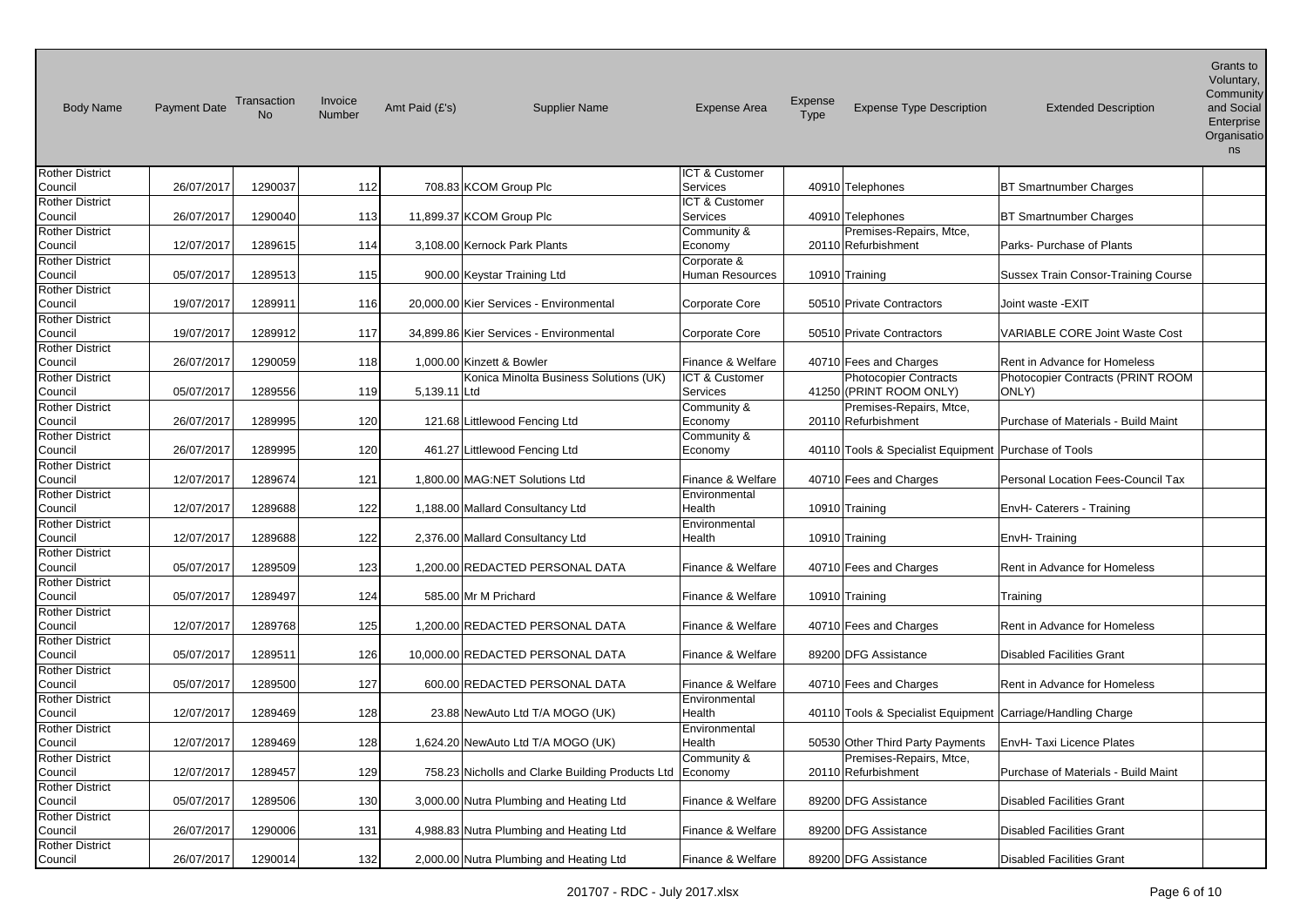| <b>Body Name</b>                  | <b>Payment Date</b> | Transaction | Invoice<br>Number | Amt Paid (£'s) | <b>Supplier Name</b>                               | <b>Expense Area</b>        | Expense<br>Type | <b>Expense Type Description</b>             | <b>Extended Description</b>                | Grants to<br>Voluntary,<br>Community<br>and Social<br>Enterprise<br>Organisatio<br>ns |
|-----------------------------------|---------------------|-------------|-------------------|----------------|----------------------------------------------------|----------------------------|-----------------|---------------------------------------------|--------------------------------------------|---------------------------------------------------------------------------------------|
| <b>Rother District</b>            | 12/07/2017          | 1289718     | 133               |                |                                                    | Finance & Welfare          |                 |                                             |                                            |                                                                                       |
| Council                           |                     |             |                   |                | 1,204.80 Oakfield Property Management Ltd          |                            |                 | 40710 Fees and Charges                      | Rent in Advance for Homeless               |                                                                                       |
| Rother District<br>Council        | 12/07/2017          | 1289592     | 134               |                | 2,090.03 Ocella Ltd                                | ICT & Customer<br>Services |                 | Computer Licences (IT TO<br>41140 BUY ONLY) | <b>OCELLA Maintenance</b>                  |                                                                                       |
| <b>Rother District</b>            |                     |             |                   |                |                                                    | Corporate &                |                 |                                             |                                            |                                                                                       |
| Council                           | 05/07/2017          | 1289322     | 135               |                | 1,074.00 PHF Training Ltd                          | Human Resources            |                 | 10910 Training                              | <b>Sussex Train Consor-Training Course</b> |                                                                                       |
| <b>Rother District</b>            |                     |             |                   |                |                                                    | Corporate &                |                 |                                             |                                            |                                                                                       |
| Council                           | 26/07/2017          | 1290049     | 136               |                | 4,040.00 Pitney Bowes Purchase Power               | <b>Human Resources</b>     |                 | 99010 Stock Accounts                        | Town Hall Franking Machine                 |                                                                                       |
| <b>Rother District</b>            |                     |             |                   |                |                                                    | Community &                |                 |                                             |                                            |                                                                                       |
| Council                           | 19/07/2017          | 1289770     | 137               |                | 2,198.35 Plumbline Plumbing & Heating Ltd          | Economy                    |                 | 50530 Other Third Party Payments            | Contribution to works                      |                                                                                       |
| <b>Rother District</b>            |                     |             |                   |                |                                                    | Community &                |                 |                                             |                                            |                                                                                       |
| Council                           | 19/07/2017          | 1289770     | 137               |                | 2,488.80 Plumbline Plumbing & Heating Ltd          | Economy                    |                 | 50530 Other Third Party Payments            | Contribution to works                      |                                                                                       |
| <b>Rother District</b>            |                     |             |                   |                |                                                    | Corporate &                |                 |                                             |                                            |                                                                                       |
| Council                           | 19/07/2017          | 1289597     | 138               |                | 3,600.00 Red Bullet Web Design Limited             | <b>Human Resources</b>     |                 | 50530 Other Third Party Payments            | new website purchase                       |                                                                                       |
| <b>Rother District</b>            |                     |             |                   |                |                                                    |                            |                 |                                             |                                            |                                                                                       |
| Council                           | 19/07/2017          | 1289846     | 139               |                | 697.90 Redmere Lodge                               | Finance & Welfare          |                 | 40710 Fees and Charges                      | Bed and Breakfast Accom - misc.            |                                                                                       |
| <b>Rother District</b>            |                     |             |                   |                |                                                    |                            |                 |                                             |                                            |                                                                                       |
| Council                           | 19/07/2017          | 1289848     | 140               |                | 1,046.85 Redmere Lodge                             | Finance & Welfare          |                 | 40710 Fees and Charges                      | Bed and Breakfast Accom - misc.            |                                                                                       |
| <b>Rother District</b>            |                     |             |                   |                |                                                    |                            |                 |                                             |                                            |                                                                                       |
| Council                           | 19/07/2017          | 1289849     | 141               |                | 1,277.85 Redmere Lodge                             | Finance & Welfare          |                 | 40710 Fees and Charges                      | Bed and Breakfast Accom - misc.            |                                                                                       |
| <b>Rother District</b>            |                     |             |                   |                |                                                    |                            |                 |                                             |                                            |                                                                                       |
| Council                           | 19/07/2017          | 1289851     | 142               |                | 697.90 Redmere Lodge                               | Finance & Welfare          |                 | 40710 Fees and Charges                      | Bed and Breakfast Accom - misc.            |                                                                                       |
| <b>Rother District</b>            |                     |             |                   |                |                                                    |                            |                 |                                             |                                            |                                                                                       |
| Council                           | 12/07/2017          | 1289698     | 143               |                | 24,350.40 Resource Futures Ltd                     | <b>Corporate Core</b>      |                 | 42000 Partnership Projects                  | <b>CLIENT Joint Waste Cost</b>             |                                                                                       |
| <b>Rother District</b>            |                     |             |                   |                |                                                    | ICT & Customer             |                 | <b>General Stationery (PRINT</b>            |                                            |                                                                                       |
|                                   | 19/07/2017          | 1289640     | 144               |                | 641.02 Ricoh UK Limited                            | Services                   |                 | 40520 ROOM ONLY)                            |                                            |                                                                                       |
| Council                           |                     |             |                   |                |                                                    |                            |                 |                                             | General Stationery (Print Room ONLY        |                                                                                       |
| <b>Rother District</b>            |                     |             |                   |                |                                                    | Community &                |                 |                                             |                                            |                                                                                       |
| Council                           | 05/07/2017          | 1289494     | 145               |                | 61,080.00 RNLI Royal National Lifeboat Institution | Economy                    |                 | 40710 Fees and Charges                      | <b>Life Guard Services</b>                 |                                                                                       |
| <b>Rother District</b>            |                     |             |                   |                |                                                    | Community &                |                 |                                             | RDC Contribution to Local                  |                                                                                       |
| Council                           | 12/07/2017          | 1289678     | 146               |                | 10,000.00 Rother Voluntary Action                  | Economy                    |                 | 40710 Fees and Charges                      | Organisations                              |                                                                                       |
| <b>Rother District</b>            |                     |             |                   |                |                                                    |                            |                 | SLAs - Voluntary Assoc et al                |                                            | Yes                                                                                   |
| Council                           | 05/07/2017          | 1289495     | 147               |                | 9,500.00 Rother Voluntary Action                   | Finance & Welfare          |                 | 50310 (Committee Approved)                  | <b>SLA Delivery</b>                        |                                                                                       |
| <b>Rother District</b>            |                     |             |                   |                |                                                    | Community &                |                 |                                             | Sports Development -SPORT                  | Yes                                                                                   |
| Council                           | 19/07/2017          | 1289858     | 148               |                | 4,347.60 Rother Voluntary Action                   | Economy                    |                 | 50410 Grants - Other Organisations          | <b>ENGLAND Project</b>                     |                                                                                       |
| <b>Rother District</b>            |                     |             |                   |                |                                                    | Community &                |                 |                                             |                                            |                                                                                       |
| Council                           | 12/07/2017          | 1289596     | 149               |                | 1,200.00 RX Architects Ltd                         | Economy                    |                 | 50510 Private Contractors                   | Work by Outside Contractors                |                                                                                       |
| <b>Rother District</b>            |                     |             |                   |                |                                                    | Community &                |                 |                                             | Service Charge-Security Bexhill Retail     |                                                                                       |
| Council                           | 12/07/2017          | 1289687     | 150               |                | 7,219.03 Savills (UK) Ltd                          | Economy                    |                 | 40710 Fees and Charges                      | Park                                       |                                                                                       |
| <b>Rother District</b>            |                     |             |                   |                |                                                    |                            |                 |                                             |                                            |                                                                                       |
| Council                           | 05/07/2017          | 1289507     | 151               |                | 6,572.68 Shelfside Building and Maintenance        | Finance & Welfare          |                 | 89200 DFG Assistance                        | <b>Disabled Facilities Grant</b>           |                                                                                       |
| <b>Rother District</b>            |                     |             |                   |                |                                                    | ICT & Customer             |                 |                                             |                                            |                                                                                       |
| Council                           | 05/07/2017          | 1289468     | 152               |                | 5,998.80 Silicon Beach Training                    | Services                   |                 | 10910 Training                              | IT Training/Conference Fees                |                                                                                       |
| <b>Rother District</b>            |                     |             |                   |                |                                                    | ICT & Customer             |                 |                                             |                                            |                                                                                       |
| Council                           | 26/07/2017          | 1289921     | 153               |                | 2,322.00 Silicon Beach Training                    | Services                   |                 | 10910 Training                              | <b>IT Training/Conference Fees</b>         |                                                                                       |
| <b>Rother District</b>            |                     |             |                   |                |                                                    |                            |                 |                                             |                                            |                                                                                       |
| Council                           | 26/07/2017          | 1289936     | 154               |                | 504.00 Solutions Accommodation Providers Ltd       | Finance & Welfare          |                 | 40710 Fees and Charges                      | Bed and Breakfast Accom - misc.            |                                                                                       |
|                                   |                     |             |                   |                |                                                    |                            |                 |                                             |                                            |                                                                                       |
| <b>Rother District</b><br>Council | 26/07/2017          | 1289985     | 155               |                | 504.00 Solutions Accommodation Providers Ltd       | Finance & Welfare          |                 | 40710 Fees and Charges                      | Bed and Breakfast Accom - misc.            |                                                                                       |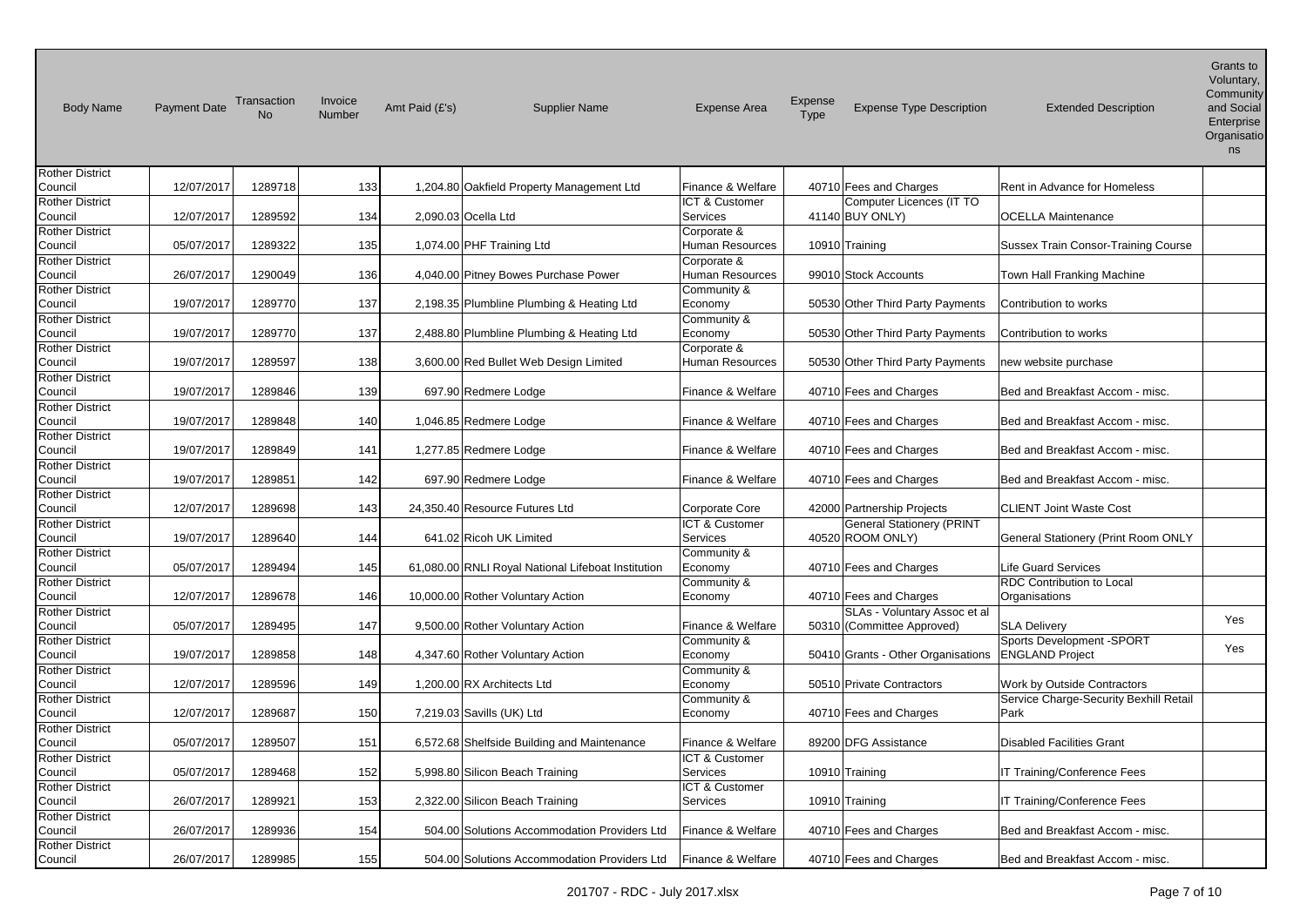| <b>Body Name</b>                  | <b>Payment Date</b> | Transaction<br><b>No</b> | Invoice<br>Number | Amt Paid (£'s) | <b>Supplier Name</b>                      | <b>Expense Area</b>    | <b>Expense</b><br>Type | <b>Expense Type Description</b>                             | <b>Extended Description</b>                                     | Grants to<br>Voluntary,<br>Community<br>and Social<br>Enterprise<br>Organisatio<br>ns |
|-----------------------------------|---------------------|--------------------------|-------------------|----------------|-------------------------------------------|------------------------|------------------------|-------------------------------------------------------------|-----------------------------------------------------------------|---------------------------------------------------------------------------------------|
| <b>Rother District</b>            |                     |                          |                   |                | Southeast Marketing Ltd T/A GP            | Community &            |                        |                                                             |                                                                 |                                                                                       |
| Council                           | 05/07/2017          | 1289557                  | 156               |                | 249.90 PromoWear                          | Economy                |                        | 40310 Clothing, Uniforms                                    | Coastal Officer Uniforms - Camber                               |                                                                                       |
| <b>Rother District</b>            |                     |                          |                   |                | Southeast Marketing Ltd T/A GP            | Community &            |                        |                                                             |                                                                 |                                                                                       |
| Council                           | 05/07/2017          | 1289557                  | 156               |                | 676.80 PromoWear                          | Economy                |                        | 40310 Clothing, Uniforms                                    | Seasonal Uniforms - Camber                                      |                                                                                       |
| <b>Rother District</b>            |                     |                          |                   |                | Southeast Marketing Ltd T/A GP            | Community &            |                        |                                                             |                                                                 |                                                                                       |
| Council                           | 05/07/2017          | 1289557                  | 156               |                | 227.82 PromoWear                          | Economy                |                        | 40310 Clothing, Uniforms                                    | Seasonal Uniforms - Car Parks                                   |                                                                                       |
| <b>Rother District</b>            |                     |                          |                   |                | Southeast Marketing Ltd T/A GP            | Community &            |                        |                                                             |                                                                 |                                                                                       |
| Council                           | 19/07/2017          | 1289652                  | 157               |                | 360.84 PromoWear                          | Economy                |                        | 40310 Clothing, Uniforms                                    | Coastal Officer Uniforms - Bexhill                              |                                                                                       |
| <b>Rother District</b>            |                     |                          |                   |                | Southeast Marketing Ltd T/A GP            | Community &            |                        |                                                             |                                                                 |                                                                                       |
| Council                           | 19/07/2017          | 1289652                  | 157               |                | 471.72 PromoWear                          | Economy                |                        | 40310 Clothing, Uniforms                                    | Seasonal Uniforms - Bexhill                                     |                                                                                       |
| <b>Rother District</b>            |                     |                          |                   |                |                                           | Community &            |                        |                                                             |                                                                 |                                                                                       |
| Council                           | 26/07/2017          | 1290058                  | 158               |                | 930.00 Southern Energy Solutions Ltd      | Economy                |                        | 40720 Default Works                                         | Default Works (Housing)                                         |                                                                                       |
| <b>Rother District</b>            |                     |                          |                   |                |                                           |                        |                        |                                                             |                                                                 |                                                                                       |
| Council                           | 05/07/2017          | 1289543                  | 159               |                | 1,262.50 Specialist Care UK Group Ltd     | Finance & Welfare      |                        | 40710 Fees and Charges                                      | Bed and Breakfast Accom - misc.                                 |                                                                                       |
| <b>Rother District</b>            |                     |                          |                   |                |                                           |                        |                        |                                                             |                                                                 |                                                                                       |
| Council                           | 12/07/2017          | 1289724                  | 160               |                | 1,062.50 Specialist Care UK Group Ltd     | Finance & Welfare      |                        | 40710 Fees and Charges                                      | Bed and Breakfast Accom - misc.                                 |                                                                                       |
| <b>Rother District</b>            |                     |                          |                   |                |                                           |                        |                        |                                                             |                                                                 |                                                                                       |
| Council                           | 19/07/2017          | 1289800                  | 161               |                | 912.50 Specialist Care UK Group Ltd       | Finance & Welfare      |                        | 40710 Fees and Charges                                      | Bed and Breakfast Accom - misc.                                 |                                                                                       |
| <b>Rother District</b>            |                     |                          |                   |                |                                           |                        |                        |                                                             |                                                                 |                                                                                       |
| Council                           | 26/07/2017          | 1289940                  | 162               |                | 837.50 Specialist Care UK Group Ltd       | Finance & Welfare      |                        | 40710 Fees and Charges                                      | Bed and Breakfast Accom - misc.                                 |                                                                                       |
| <b>Rother District</b>            |                     |                          |                   |                |                                           |                        |                        |                                                             |                                                                 |                                                                                       |
| Council                           | 26/07/2017          | 1289966                  | 163               |                | 1,225.00 Specialist Care UK Group Ltd     | Finance & Welfare      |                        | 40710 Fees and Charges                                      | Bed and Breakfast Accom - misc.                                 |                                                                                       |
| <b>Rother District</b>            |                     |                          |                   |                |                                           | Community &            |                        | Premises-Cleaning                                           |                                                                 |                                                                                       |
| Council                           | 19/07/2017          | 1289707                  | 164               |                | 18,988.20 Specialist Hygiene Services Ltd | Economy                |                        | 20810 Contractor                                            | Public Conveniences Cleaning Servic                             |                                                                                       |
| <b>Rother District</b>            |                     |                          |                   |                |                                           | Corporate &            |                        |                                                             |                                                                 |                                                                                       |
| Council                           | 19/07/2017          | 1289787                  | 165               |                | 780.00 Staywell Occupational Health Ltd   | Human Resources        |                        | 50530 Other Third Party Payments                            | <b>Occupational Health</b>                                      |                                                                                       |
| <b>Rother District</b>            | 12/07/2017          |                          |                   |                |                                           | Community &            |                        |                                                             |                                                                 |                                                                                       |
| Council                           |                     | 1289690                  | 166               |                | 2,007.36 Strata Safety Solutions          | Economy                |                        | 40710 Fees and Charges                                      | Parks- Consultants Fees                                         |                                                                                       |
| <b>Rother District</b><br>Council | 12/07/2017          | 1289739                  | 167               |                | 2,346.84 Strata Safety Solutions          | Community &<br>Economy |                        | 40710 Fees and Charges                                      | <b>Parks- Consultants Fees</b>                                  |                                                                                       |
| <b>Rother District</b>            |                     |                          |                   |                |                                           | Community &            |                        |                                                             |                                                                 |                                                                                       |
| Council                           | 12/07/2017          | 1289627                  | 168               |                | 673.20 Streetmaster (South Wales) Ltd     | Economy                |                        | 40110 Tools & Specialist Equipment Purchase of Seat Benches |                                                                 |                                                                                       |
| <b>Rother District</b>            |                     |                          |                   |                |                                           | Community &            |                        |                                                             |                                                                 |                                                                                       |
| Council                           | 12/07/2017          | 1289627                  | 168               |                | 48.00 Streetmaster (South Wales) Ltd      | Economy                |                        |                                                             | 40110 Tools & Specialist Equipment Seats/Plaques from Donations |                                                                                       |
| <b>Rother District</b>            |                     |                          |                   |                |                                           | Community &            |                        |                                                             |                                                                 |                                                                                       |
| Council                           | 12/07/2017          | 1289628                  | 169               |                | 522.00 Streetmaster (South Wales) Ltd     | Economy                |                        | 40110 Tools & Specialist Equipment Purchase of Seat Benches |                                                                 |                                                                                       |
| <b>Rother District</b>            |                     |                          |                   |                |                                           | Community &            |                        |                                                             |                                                                 |                                                                                       |
| Council                           | 19/07/2017          | 1289713                  | <b>170</b>        |                | 9,005.93 TCC Ltd                          | Economy                |                        | 50510 Private Contractors                                   | <b>Payments to Contractor</b>                                   |                                                                                       |
| <b>Rother District</b>            |                     |                          |                   |                |                                           | Community &            |                        |                                                             | Bexhill Town Centre Improvements -                              |                                                                                       |
| Council                           | 05/07/2017          | 1289470                  | 171               |                | 2.54 TCS Media                            | Economy                |                        | 40710 Fees and Charges                                      | Town Team                                                       |                                                                                       |
| <b>Rother District</b>            |                     |                          |                   |                |                                           | Community &            |                        |                                                             | Bexhill Town Centre Improvements -                              |                                                                                       |
| Council                           | 05/07/2017          | 1289470                  | 171               |                | 3,769.20 TCS Media                        | Economy                |                        | 40710 Fees and Charges                                      | Town Team                                                       |                                                                                       |
| <b>Rother District</b>            |                     |                          |                   |                |                                           |                        |                        |                                                             |                                                                 |                                                                                       |
| Council                           | 05/07/2017          | 1289530                  | 172               |                | 600.00 The Clevedon Court Hotel           | Finance & Welfare      |                        | 40710 Fees and Charges                                      | Bed and Breakfast Accom - misc.                                 |                                                                                       |
| <b>Rother District</b>            |                     |                          |                   |                |                                           |                        |                        |                                                             |                                                                 |                                                                                       |
| Council                           | 12/07/2017          | 1289726                  | 173               |                | 600.00 The Clevedon Court Hotel           | Finance & Welfare      |                        | 40710 Fees and Charges                                      | Bed and Breakfast Accom - misc.                                 |                                                                                       |
| <b>Rother District</b>            |                     |                          |                   |                |                                           |                        |                        |                                                             |                                                                 |                                                                                       |
| Council                           | 19/07/2017          | 1289796                  | 174l              |                | 600.00 The Clevedon Court Hotel           | Finance & Welfare      |                        | 40710 Fees and Charges                                      | Bed and Breakfast Accom - misc.                                 |                                                                                       |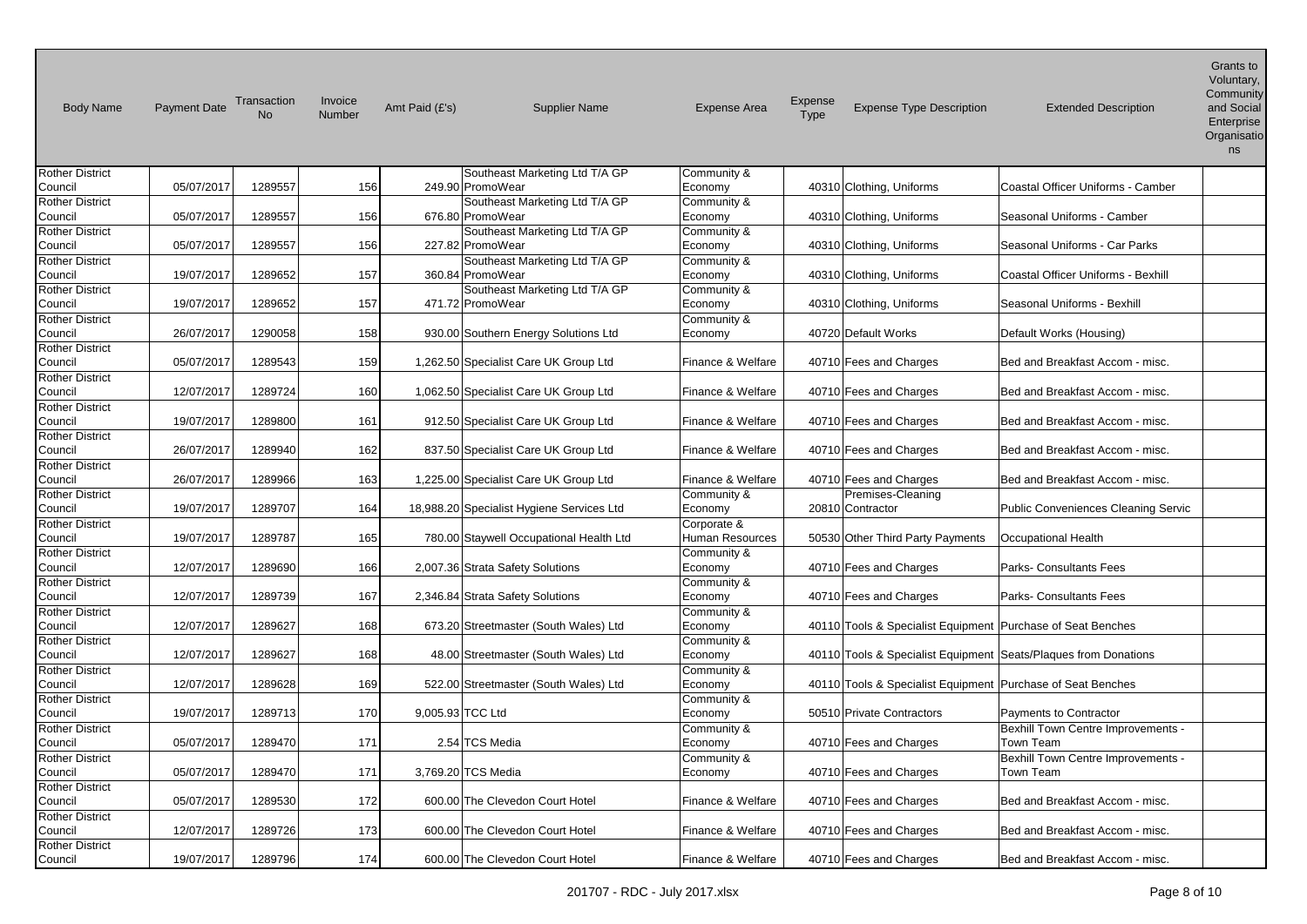| <b>Body Name</b>                  | <b>Payment Date</b> | Transaction<br>No | Invoice<br>Number | Amt Paid (£'s) | <b>Supplier Name</b>                          | <b>Expense Area</b>    | Expense<br>Type | <b>Expense Type Description</b>            | <b>Extended Description</b>         | Grants to<br>Voluntary,<br>Community<br>and Social<br>Enterprise<br>Organisatio<br>ns |
|-----------------------------------|---------------------|-------------------|-------------------|----------------|-----------------------------------------------|------------------------|-----------------|--------------------------------------------|-------------------------------------|---------------------------------------------------------------------------------------|
| <b>Rother District</b>            |                     |                   |                   |                |                                               |                        |                 |                                            |                                     |                                                                                       |
| Council                           | 19/07/2017          | 1289869           | 175               |                | 120.00 The Clevedon Court Hotel               | Finance & Welfare      |                 | 40710 Fees and Charges                     | Bed and Breakfast Accom - misc.     |                                                                                       |
| <b>Rother District</b>            |                     |                   |                   |                |                                               |                        |                 |                                            |                                     |                                                                                       |
| Council                           | 19/07/2017          | 1289869           | 175               |                | 400.00 The Clevedon Court Hotel               | Finance & Welfare      |                 | 40710 Fees and Charges                     | The Clevedon Ct - No Vat on 80%     |                                                                                       |
| <b>Rother District</b>            |                     |                   |                   |                |                                               |                        |                 |                                            | The Clevedon Ct BandB49-53Warrior   |                                                                                       |
| Council                           | 26/07/2017          | 1289967           | 176               |                | 120.00 The Clevedon Court Hotel               | Finance & Welfare      |                 | 40710 Fees and Charges                     | ls                                  |                                                                                       |
| <b>Rother District</b>            |                     |                   |                   |                |                                               |                        |                 |                                            |                                     |                                                                                       |
| Council                           | 26/07/2017          | 1289967           | 176               |                | 400.00 The Clevedon Court Hotel               | Finance & Welfare      |                 | 40710 Fees and Charges                     | The Clevedon Ct - No Vat on 80%     |                                                                                       |
| <b>Rother District</b>            |                     |                   |                   |                |                                               |                        |                 |                                            | The Clevedon Ct BandB49-53Warrior   |                                                                                       |
| Council                           | 26/07/2017          | 1289968           | 177               |                | 120.00 The Clevedon Court Hotel               | Finance & Welfare      |                 | 40710 Fees and Charges                     | ls                                  |                                                                                       |
| <b>Rother District</b>            |                     |                   |                   |                |                                               |                        |                 |                                            |                                     |                                                                                       |
| Council                           | 26/07/2017          | 1289968           | 177               |                | 400.00 The Clevedon Court Hotel               | Finance & Welfare      |                 | 40710 Fees and Charges                     | The Clevedon Ct - No Vat on 80%     |                                                                                       |
| <b>Rother District</b>            |                     |                   |                   |                |                                               | Corporate &            |                 |                                            |                                     |                                                                                       |
| Council                           | 12/07/2017          | 1289616           | 178               |                | 1,014.00 The Conflict Training Company Ltd    | <b>Human Resources</b> |                 | 10910 Training                             | Sussex Train Consor-Training Course |                                                                                       |
| <b>Rother District</b>            |                     |                   |                   |                |                                               |                        |                 |                                            |                                     |                                                                                       |
| Council                           | 12/07/2017          | 1289703           | 179               |                | 600.00 The Cooden Beach Hotel                 | Corporate Core         |                 | 42000 Partnership Projects                 | <b>CLIENT Joint Waste Cost</b>      |                                                                                       |
| Rother District                   |                     |                   |                   |                | The Fountain Workshop (Maintenance)           | Community &            |                 |                                            |                                     |                                                                                       |
| Council                           | 26/07/2017          | 1289819           | 180               | 1,323.90 Ltd   |                                               | Economy                |                 | 50510 Private Contractors                  | Water Feature Maintenance           |                                                                                       |
| <b>Rother District</b>            |                     |                   |                   |                |                                               | Community &            |                 | Premises-Repairs, Mtce,                    |                                     |                                                                                       |
| Council                           | 12/07/2017          | 1289735           | 181               |                | 550.00 The Old Clock Workshop                 | Economy                |                 | 20110 Refurbishment                        | Clock Repair/Maintenance            |                                                                                       |
| <b>Rother District</b>            |                     |                   |                   |                |                                               | ICT & Customer         |                 |                                            |                                     |                                                                                       |
| Council                           | 12/07/2017          | 1289737           | 182               |                | 2,062.50 Tiger Tees Ltd                       | Services               |                 | 20610 Premises-Rents                       | <b>Rents-CHP Battle</b>             |                                                                                       |
| <b>Rother District</b>            |                     |                   |                   |                |                                               | Environmental          |                 |                                            |                                     |                                                                                       |
| Council                           | 12/07/2017          | 1289593           | 183               |                | 756.47 TMP Worldwide                          | Health                 |                 | 40450 Advertising                          | Advertising in Newspapers/Magazine  |                                                                                       |
| <b>Rother District</b><br>Council | 05/07/2017          | 1289472           | 184               |                | 3,176.64 Virtual Mail Room Ltd                | Community &            |                 | 50510 Private Contractors                  | <b>Waste Collection Contract</b>    |                                                                                       |
| <b>Rother District</b>            |                     |                   |                   |                |                                               | Economy                |                 |                                            |                                     |                                                                                       |
| Council                           | 12/07/2017          | 1289578           | 185               |                | 3,161.03 Virtual Mail Room Ltd                | Finance & Welfare      |                 | 40810 Postages                             | Postages - Virtual Mail Room        |                                                                                       |
| <b>Rother District</b>            |                     |                   |                   |                |                                               |                        |                 |                                            |                                     |                                                                                       |
| Council                           | 12/07/2017          | 1289578           | 185               |                | 3,161.04 Virtual Mail Room Ltd                | Finance & Welfare      |                 | 40810 Postages                             | Postages - Virtual Mail Room        |                                                                                       |
| <b>Rother District</b>            |                     |                   |                   |                |                                               | Community &            |                 | Premises-Repairs, Mtce,                    |                                     |                                                                                       |
| Council                           | 19/07/2017          | 1289805           | 186               |                | 720.00 William Cooke and Son (Farmers) Ltd    | Economy                |                 | 20110 Refurbishment                        | Repairs/Maintenance - various       |                                                                                       |
| <b>Rother District</b>            |                     |                   |                   |                |                                               | Corporate &            |                 | Subscriptions to                           |                                     |                                                                                       |
| Council                           | 12/07/2017          | 1289634           | 187               |                | 934.27 Wolters Kluwer (UK) Ltd                | <b>Human Resources</b> |                 | 40750 Organisations                        | Subscription to Organisations       |                                                                                       |
| <b>Rother District</b>            |                     |                   |                   |                |                                               | ICT & Customer         |                 | <b>Photocopier Contracts</b>               | Photocopier Contracts (PRINT ROOM   |                                                                                       |
| Council                           | 12/07/2017          | 1289622           | 188               |                | 532.27 Xerox (UK) Ltd                         | Services               |                 | 41250 (PRINT ROOM ONLY)                    | ONLY)                               |                                                                                       |
| <b>Rother District</b>            |                     |                   |                   |                |                                               | Community &            |                 |                                            |                                     |                                                                                       |
| Council                           | 12/07/2017          | 1289321           | 189               |                | 1,038.90 Zephyr Racing Pennants Ltd           | Economy                |                 | 40110 Tools & Specialist Equipment Flags   |                                     |                                                                                       |
| <b>Rother District</b>            |                     |                   |                   |                |                                               | Community &            |                 |                                            |                                     |                                                                                       |
| Council                           | 12/07/2017          | 1289321           | 189               |                | 898.26 Zephyr Racing Pennants Ltd             | Economy                |                 | 40110 Tools & Specialist Equipment   Flags |                                     |                                                                                       |
| <b>Rother District</b>            |                     |                   |                   |                |                                               | Environmental          |                 |                                            |                                     |                                                                                       |
| Council                           | 19/07/2017          | 1289897           | 190               |                | 748.00 DBS The Disclosure and Barring Service | Health                 | 50530           | Other Third Party Payments                 | Service fee paid to Third Parties   |                                                                                       |
| <b>Rother District</b>            |                     |                   |                   |                |                                               | Community &            |                 | Premises-Repairs, Mtce,                    |                                     |                                                                                       |
| Council                           | 12/07/2017          | 1289595           | 191               |                | 966.00 Colin A May                            | Economy                |                 | 20110 Refurbishment                        | <b>Repairs - Painting Works</b>     |                                                                                       |
| <b>Rother District</b>            |                     |                   |                   |                |                                               | Community &            |                 | Premises-Repairs, Mtce,                    |                                     |                                                                                       |
| Council                           | 12/07/2017          | 1289636           | 192               |                | 3,624.00 Colin A May                          | Economy                |                 | 20110 Refurbishment                        | <b>Painting Works</b>               |                                                                                       |
| <b>Rother District</b>            |                     |                   |                   |                |                                               | Community &            |                 | Premises-Repairs, Mtce,                    |                                     |                                                                                       |
| Council                           | 12/07/2017          | 1289637           | 193               |                | 768.00 Colin A May                            | Economy                |                 | 20110 Refurbishment                        | <b>Painting Works</b>               |                                                                                       |